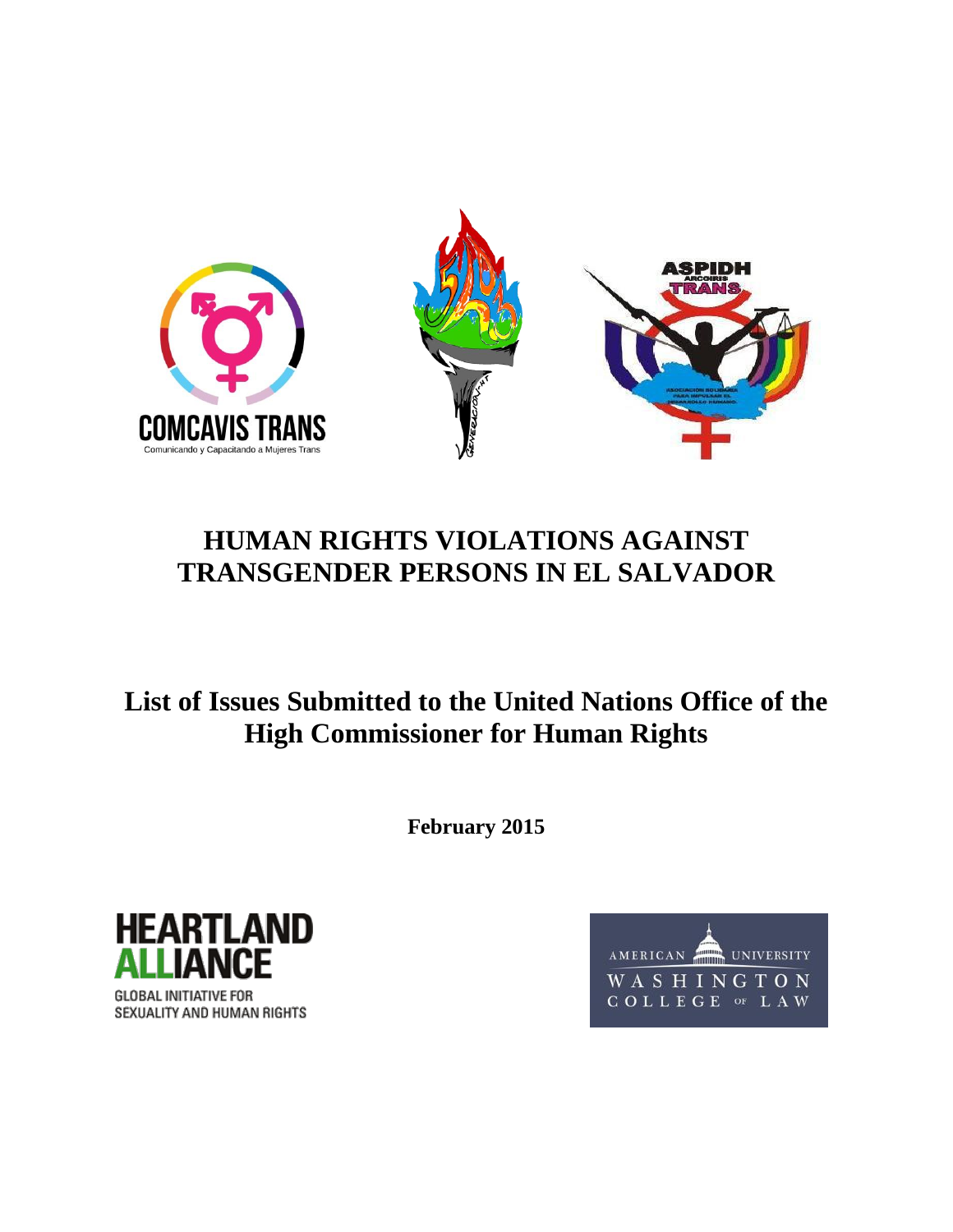# **List of Issues: Human Rights Violations against Transgender People in El Salvador**

#### **I. Introduction**

The International Human Rights Clinic at the American University Washington College of Law,\* in conjunction with Heartland Alliance, Ana Cisneros, *Asociación Solidaria para Impulsar el Desarrollo Humano* (Solidarity Association to Promote Human Development - ASPIDH Arcoiris), *Comunicando y Capacitando a Mujeres Trans Con VIH* (Communicating and Preparing Trans Women with HIV - COMCAVIS TRANS), y *Generación de Hombres Trans de El Salvador – HT 503* (El Salvador Generation of Trans Men – HT 503), have created this List of Issues (LOI) that identifies human rights violations against transgender persons ("trans" persons) in El Salvador. This collaborative report presents three principal objectives: (1) to highlight human rights violations against trans persons in El Salvador; (2) to evaluate El Salvador's compliance with the International Covenant on Civil and Political Rights (ICCPR); and (3) to produce recommendations to safeguard and promote human rights for trans persons. El Salvador ratified the ICCPR on November 30, 1979. In June 2015, the United Nations Office of the High Commissioner for Human Rights will evaluate this report and consider El Salvador's compliance with the ICCPR. This List of Issues, submitted by non-governmental organizations (NGOs), serves as an additional source of information for members on the United Nations Committee.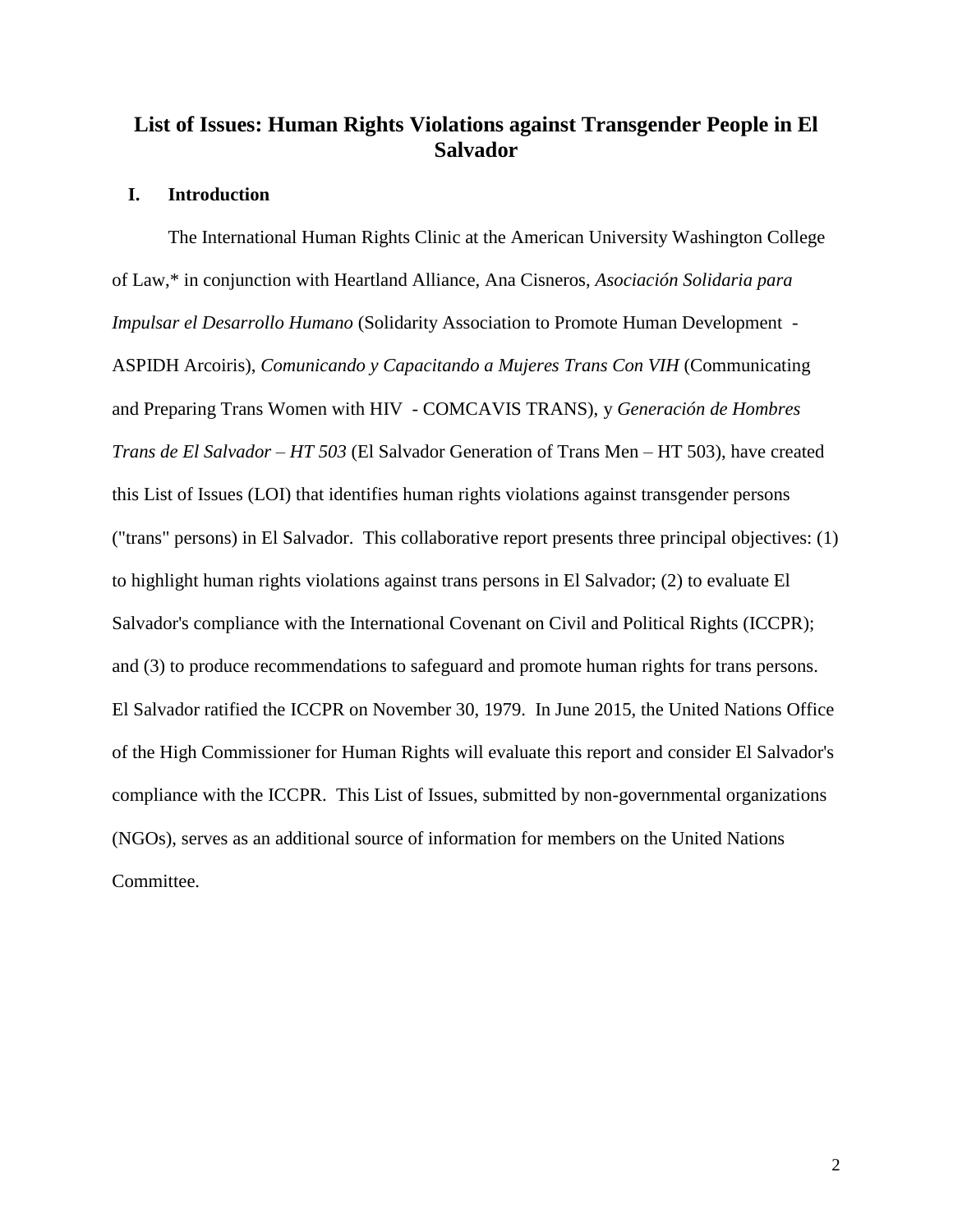## **II. Background**

 $\overline{\phantom{a}}$ 

Trans men and trans women in El Salvador encounter many challenges and difficulties in their own country. Trans persons are a unique population in that they have problems and needs that may differ from the needs of gay, lesbian, or bisexual persons. For example, trans persons have a psychological sexual identity that does not conform to their biological sexual assignment. For this reason, the topic of gender identity introduces unique challenges for both trans men and trans women.

In recent years, the Salvadorian government has implemented laws and mechanisms to protect the human rights of trans persons in El Salvador. We celebrate these advances and encourage the government to continue its work in coordination with trans persons and NGOs. However, there are still many areas in which El Salvador fails to protect, safeguard, and guarantee the human rights of trans men and trans women.

The government of El Salvador has implemented new initiatives that give trans men and trans women more political power, empowering them to advocate for the protection of their human rights. For example, in 2010, President Carlos Mauricio Funes Cartagena approved Executive Decree No. 56, called "*Disposiciones para evitar toda forma de discriminación en la Administración Pública, por razones de identidad de género y/o de orientación sexual,*" ("Regulations to prevent all forms of discrimination in the Public Administration, for reasons of gender identity and/or sexual orientation").<sup>1</sup> The Salvadorian government also created a new

<sup>\*</sup>This report was written by Student Attorneys Andrea González and Ashley Hoornstra, under the supervision of Professor Shana Tabak, of the International Human Rights Clinic, American University Washington College of Law. Additional edits and suggestions were provided by Ana Cisneros, Alexa Rodríguez, Karla Avelar, Marcelo Ferreyra, Stefano Fabeni, Paty Hernández, and Vi Rivera.

<sup>1</sup> Executive Decree No. 56, *Regulations to prevent all forms of discrimination in the Public Administration, for reasons of gender identity and/or sexual orientation*, available electronically at:

[http://asp.salud.gob.sv/regulacion/pdf/decretos/acuerdo\\_56\\_discriminacion\\_sexual.pdf;](http://asp.salud.gob.sv/regulacion/pdf/decretos/acuerdo_56_discriminacion_sexual.pdf) COMCAVIS, *Survey of the Perception of Human Rights of the LGBTI Population in El Salvador,* San Salvador, El Salvador, February 2013, p. 12.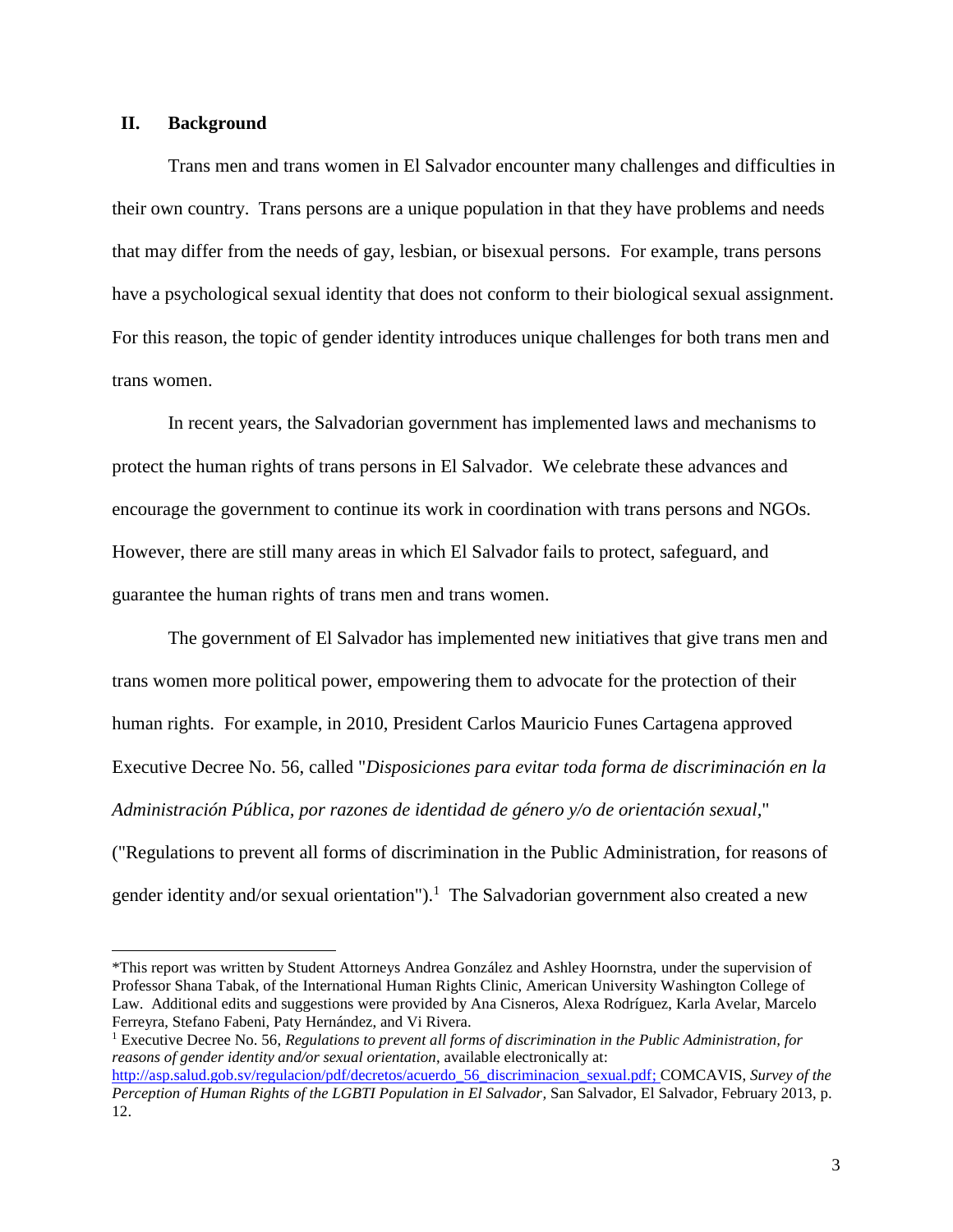government agency, called the Directorate for Sexual Diversity, which focuses specifically on the advancement of human rights for the lesbian, gay, bisexual, transgender and intersex ("LGBTI") population.<sup>2</sup> This agency is under the supervision of the Secretary of Social Inclusion.<sup>3</sup>

In June 2012, LGBTI organizations and activists worked together with the Office of the Human Rights Ombudsman to establish the Permanent Forum of Human Rights for the LGBTI Population, ("Permanent Forum"), which is an institutional mechanism that provides a forum for civil society to discuss political issues.<sup>4</sup> This forum consists of NGOs and independent LGBTI activists, and is located inside the Office of the Human Rights Ombudsman. The Permanent Forum has many objectives, including:

to ensure that the LGBTI population has access to the enjoyment of human rights, to carry out other actions like this one; to analyze the situation of the LGBTI population in [El Salvador], to establish and implement processes to sensitize officials entrusted with the administration of justice to this population, to establish groundwork for the creation of a law to eradicate all forms of discrimination against the LGBTI population, among others.<sup>5</sup>

These successes are essential in the fight for trans persons' rights in El Salvador, but trans men

and trans women still live in constant danger because El Salvador has not implemented sufficient

legal mechanisms to fully protect their human rights.

 $\overline{\phantom{a}}$ 

Although the government of El Salvador has taken certain first steps in improving the

situation for the trans population, these steps have proven ineffective. For example, Executive

Decree No. 56, although written to protect LGBTI persons, has an inferior legal status compared

<sup>&</sup>lt;sup>2</sup> Principle Functions of the Leadership of Sexual Diversity, 23 November 2012, available electronically at: [http://inclusionsocial.presidencia.gob.sv/index.php?option=com\\_content&view=article&id=59.](http://inclusionsocial.presidencia.gob.sv/index.php?option=com_content&view=article&id=59) 3 *Id*.

<sup>4</sup> *Principle Functions of the Leadership of Sexual Diversity*, 23 November 2012, available electronically at: [http://inclusionsocial.presidencia.gob.sv/index.php?option=com\\_content&view=article&id=59.](http://inclusionsocial.presidencia.gob.sv/index.php?option=com_content&view=article&id=59)

<sup>5</sup> Office of the Human Rights Ombudsman, *Counsel for the Defense of Human Rights launches Permanent Forum of Human Rights for the LGBTI Population*, 2012, available electronically at:

[http://www.pddh.gob.sv/menupress/menunoti/316-pddh-lanza-mesa-permanente-sobre-derechos-humanos-de-la](http://www.pddh.gob.sv/menupress/menunoti/316-pddh-lanza-mesa-permanente-sobre-derechos-humanos-de-la-poblacion-lgbti)[poblacion-lgbti.](http://www.pddh.gob.sv/menupress/menunoti/316-pddh-lanza-mesa-permanente-sobre-derechos-humanos-de-la-poblacion-lgbti)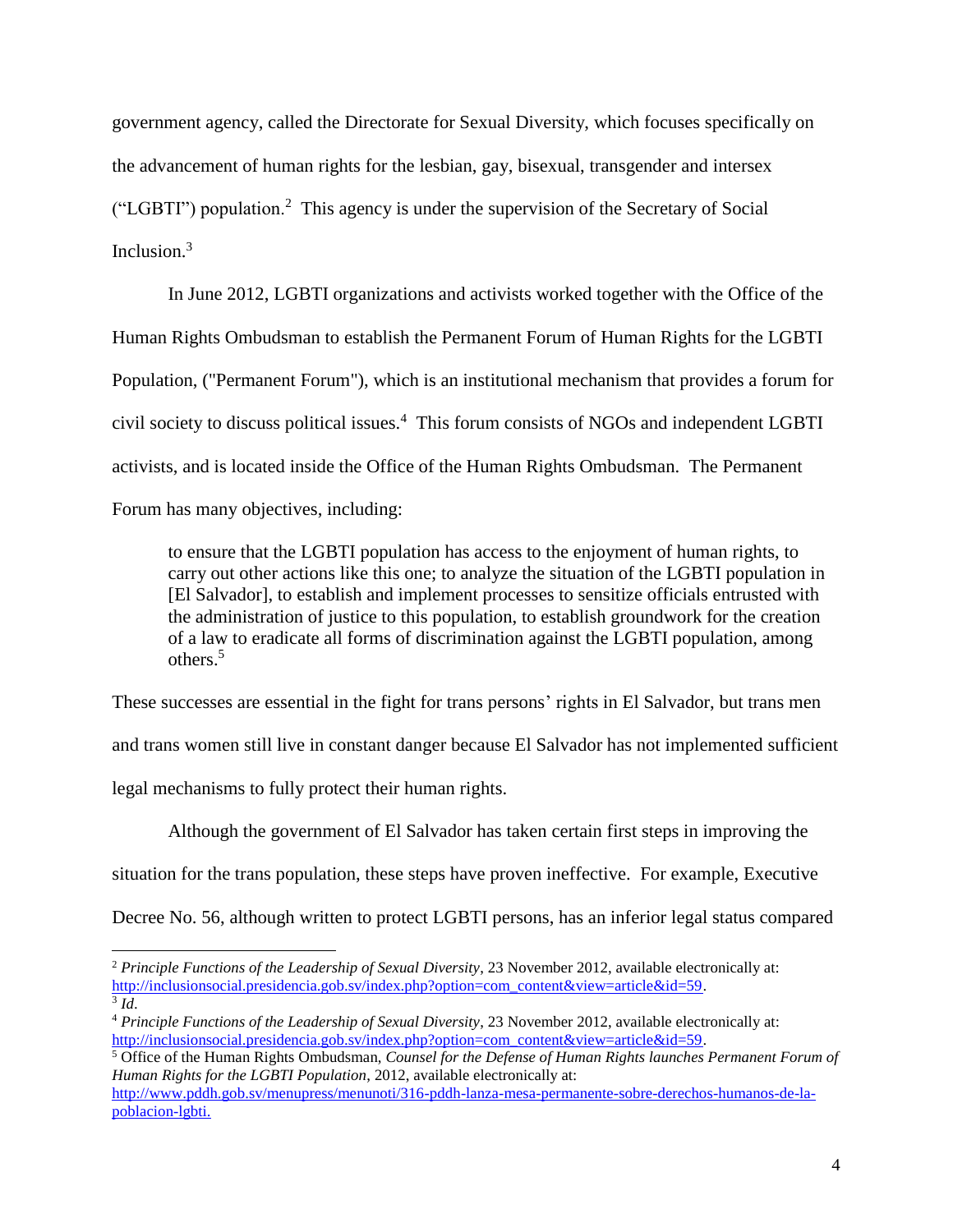to other laws in the country. Executive Decree No. 56 lacks mechanisms to drive inclusive public policy, or to implement and sanction discrimination complaints; it is only a mandate to "prevent" anti-discrimination for employment in the public administration. Moreover, Executive Decree No. 56 has not been ratified by the new president, Salvador Sánchez Cerén. Given that Executive Decree No. 56 does not have the force to report or sanction discrimination complaints, government officials and agents in the National Civil Police, Military Police, and Metropolitan Police Force continue to physically and verbally attack trans persons.<sup>6</sup> Many activists and NGOs fighting for the rights of the trans population understand that trans persons are not heard, and that the government does not take their concerns seriously. This government inaction can be interpreted as if the government is failing to engage in serious dialogue with the Permanent Forum and the LGBTI civil society. It does not appear that the government wants to promote or approve initiatives necessary to safeguard, protect, and guarantee the human rights of trans persons and the LGBTI community more generally. Consequently, this LOI recommends strengthening the dialogue between the Permanent Forum and the Salvadorian government, implementing reforms recommended by the Permanent Forum because they are necessary to protect trans persons rights and the rights of the LGBTI population in general.<sup>7</sup>

In sum, although trans persons have been able to make some advancement in recent years, they still lack recognition of the fundamental human rights that every person deserves. Each person has the right to enjoy the protections established in the ICCPR, but the Salvadorian government has failed to protect and guarantee these fundamental rights.

<sup>6</sup> IGLHRC, Global Rights, et al., *The Violation of the Rights of Lesbian, Gay, Bisexual and Transgender Persons in El Salvador*: Shadow Report to the United Nations Human Rights Committee, October 2010, p. 11.

<sup>7</sup> COMCAVIS, *Survey of the Perception of Human Rights of the LGBTI Population in El Salvador*, San Salvador, El Salvador, February 2013, p. 23.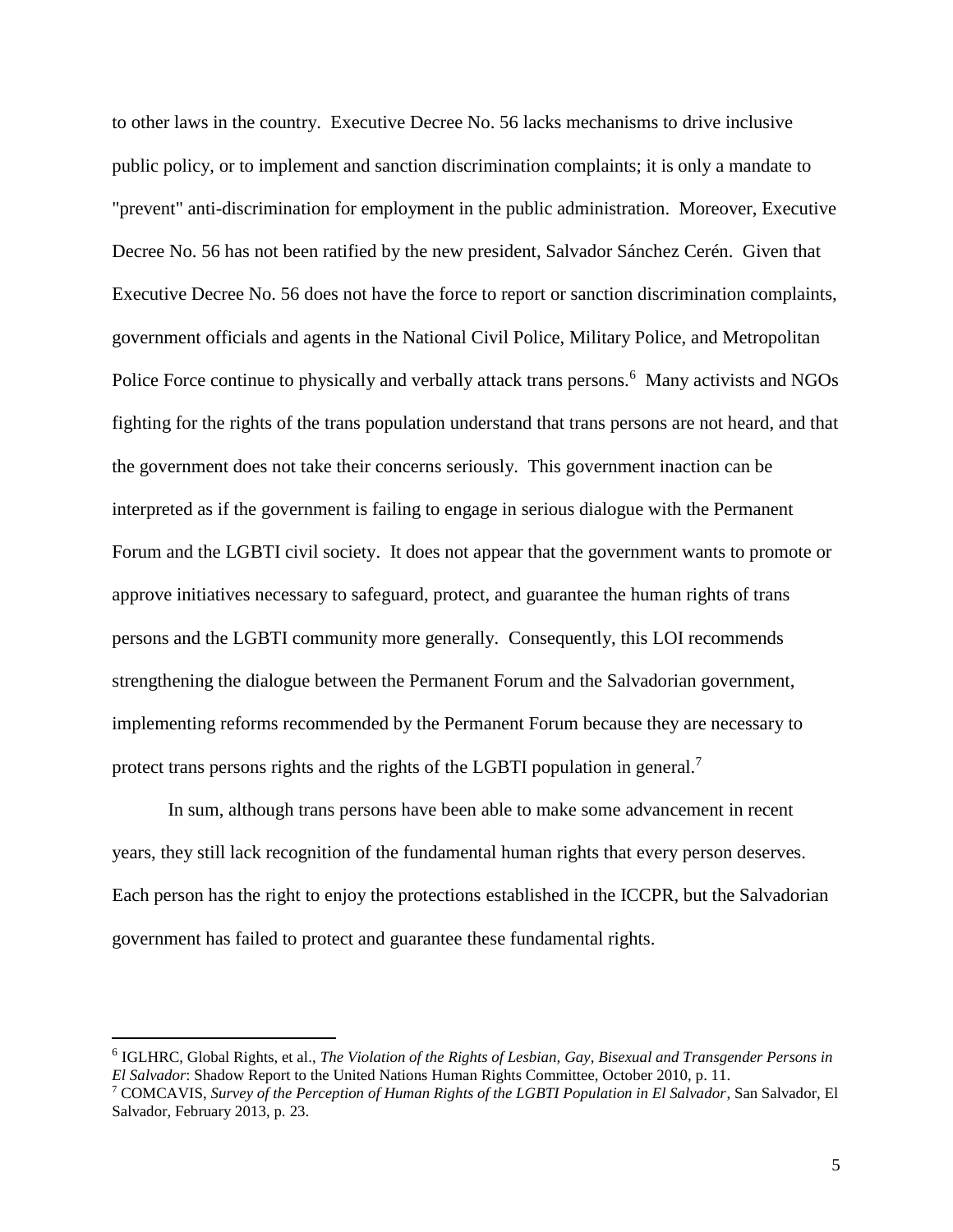#### **III. Recommended List of Issues**

Trans persons, civil society organizations, and human rights activists continue reporting violations of the ICCPR, an agreement which El Salvador has ratified. This LOI focuses on four principal recommendations describing the human rights violations that trans people suffer and explains why those rights are so important for El Salvador to safeguard.

## **1) El Salvador should approve a gender identity law for trans persons.**

The absence of a gender identity law in El Salvador results in severe human rights violations of trans persons. Salvadorian laws do not permit a trans person to change his or her name except in "exceptional circumstances," and only if the new name reflects the same gender used in the original identification document.<sup>8</sup> The government lacks a mechanism allowing a trans person to change his or her gender identity in identification documents. Without identification documents that accurately reflect a trans person's gender expression, the government violates a trans person's fundamental rights – such as the right to vote, study, and work – as a result of the discrimination that government agencies and society perpetrate against trans persons. Hence, the absence of an identity law violates several ICCPR provisions: (1) Article 1, which establishes the right of self-determination;<sup>9</sup> (2) Article 16, which establishes that everyone has the right to recognition before the law;<sup>10</sup> (3) Article 19, which establishes the right to freedom of expression;<sup>11</sup> (4) Article 25, which establishes the inherent right to vote;<sup>12</sup> and (5) Article 26, which establishes that all persons are equal before the law.<sup>13</sup>

<sup>8</sup> IGLHRC, Global Rights, et al., *The Violation of the Rights of Lesbian, Gay, Bisexual and Transgender Persons in El Salvador*: Shadow Report to the United Nations Human Rights Committee, October 2010, p. 12.

<sup>9</sup> Article 1, International Covenant on Civil and Political Rights.

<sup>&</sup>lt;sup>10</sup> Article 16, International Covenant on Civil and Political Rights.

<sup>&</sup>lt;sup>11</sup> Article 19, International Covenant on Civil and Political Rights.

<sup>&</sup>lt;sup>12</sup> Article 25, International Covenant on Civil and Political Rights.

<sup>&</sup>lt;sup>13</sup> Article 26, International Covenant on Civil and Political Rights.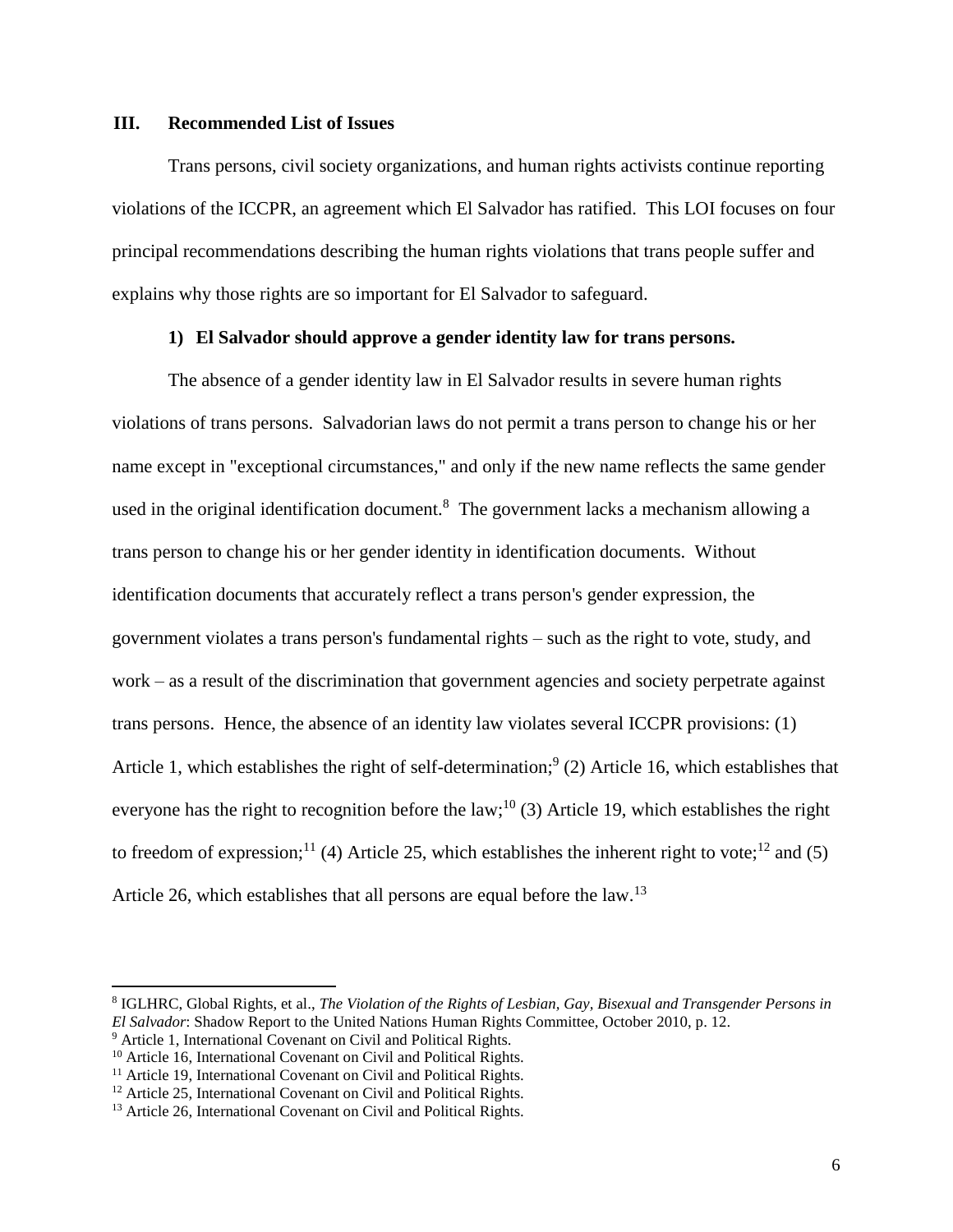The government's refusal to allow a trans person to change his or her gender identity in his or her *Documento Único de Identidad,* (Unique Identity Document - DUI), violates several articles of the ICCPR. Article 1 is violated, as the government prohibition hinders a trans person's right to free determination to live in accordance with his or her gender expression. The absence of an identity law also specifically violates Article 19 of the ICCPR, which safeguards an individual's right to free expression.<sup>14</sup> In the case of trans persons, his or her psychological gender identity is the expression that should always be reflected, without prohibitions or fear of retaliation. Trans persons – both trans men and trans women – have the right to express their gender identities in everyday activities. Unfortunately, they are unable to do so because the Salvadorian government does not allow them to have an identity document, such as the DUI, to reflect their true identities. The absence of a gender identity law prevents trans persons from engaging in fundamental activities.

For example, according to a study conducted by one NGO, 42 percent of trans women have reported problems using their DUIs because of the "official" gender identity reflected in these documents.<sup>15</sup> Although there are no statistics documenting the same problem for trans men, they also encounter difficulties using their DUIs.<sup>16</sup> The discrimination against trans persons illustrates what occurs when trans persons use their DUIs. When a trans person takes a photo for a DUI, his or her appearance must conform to the "official" gender, and not the gender identity with which the trans person identifies.<sup>17</sup> For example, a trans woman named Virginia F. was verbally assaulted by a delegate at DUICENTRO, the office where identification documents

l

<sup>&</sup>lt;sup>14</sup> Article 19, International Covenant on Civil and Political Rights.

<sup>15</sup> COMCAVIS, ASPIDH, et al., *Report for the Meeting before the Inter-American Commission on Human Rights about the Violence against the Trans Woman Population in El Salvador*, Washington D.C., 29 October 2013, p. 8. <sup>16</sup> Anonymous testimony on file at the American University, Washington College of Law.

<sup>17</sup> COMCAVIS, ASPIDH, et al., *Report for the Meeting before the Inter-American Commission on Human Rights about the Violence against the Trans Woman Population in El Salvador*, Washington D.C., 29 October 2013, p. 17.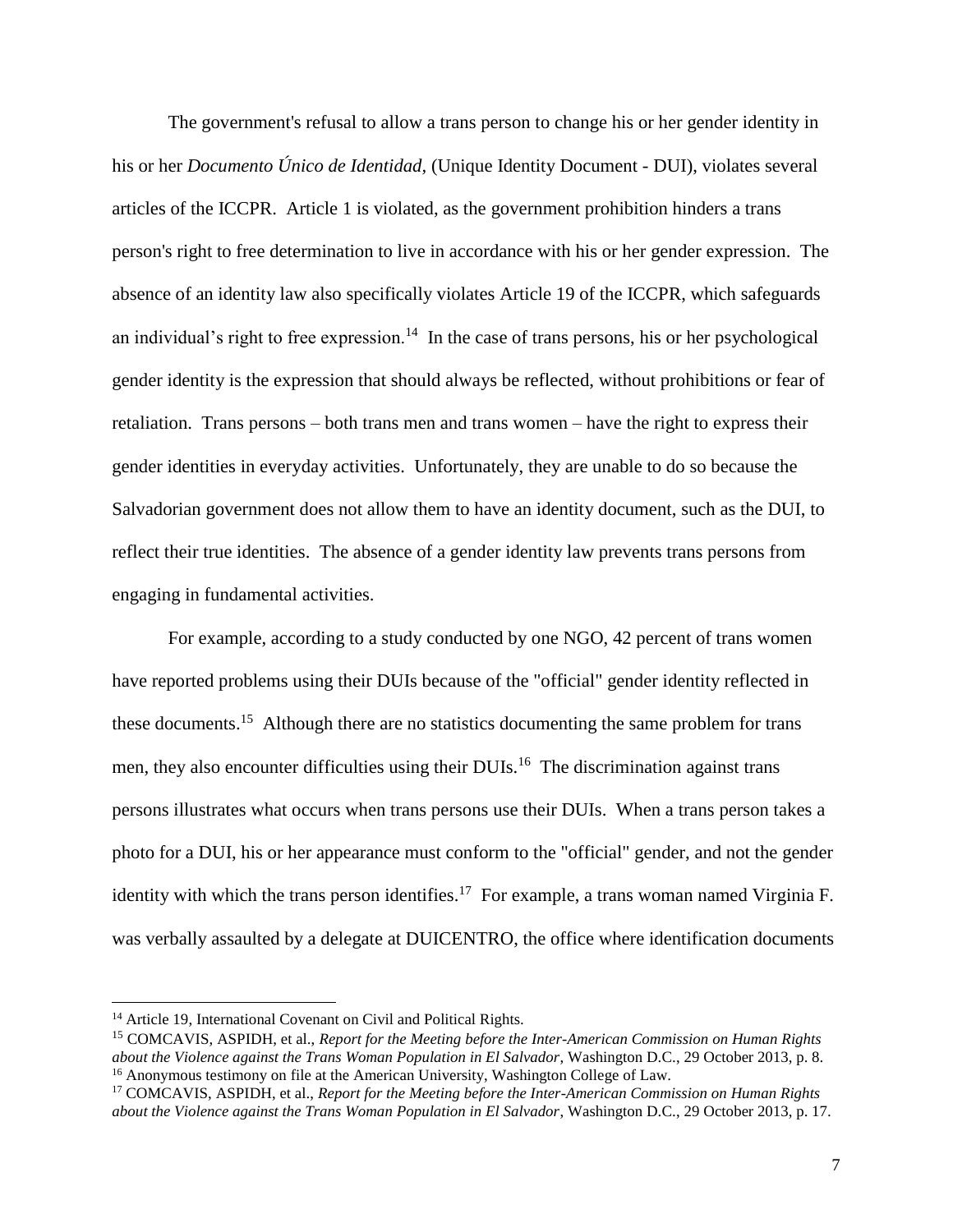are processed for Salvadorians. When she wanted to change the name that appeared on her DUI, the delegate verbally assaulted her saying, "that she was a man . . . [and that] she should come dressed as who she was or they would not process the document."<sup>18</sup>

Because of government officials' discriminatory policies, when taking the picture for the DUI, a trans woman cannot wear makeup and must pull back her hair, to appear more masculine in accordance with her identity document.<sup>19</sup> Given that the DUI indicates that a trans woman's biological sex is male, a trans woman is obligated to appear looking like her masculine gender. Trans women are humiliated and suffer discrimination in everyday activities, including applying for loans, paying credit cards, or using a passport.<sup>20</sup>

Another fundamental right, periodically realized by most individuals in the world, is the right to vote. However, the right to vote without restriction and without discrimination does not exist for a trans man or trans woman. If he or she wants to vote while appearing in conformance with his or her true gender identity, and not with the "official" identity known by the State, then the trans person will not be permitted to vote. For example, when a trans woman wants to participate in elections in El Salvador, she has to vote dressed in a way that reflects the gender identity of her DUI photo. $21$ 

On February 2, 2014, during the presidential elections, various cases of discrimination in which trans persons were denied the right to vote were documented. Salvadorian activist Ana Cisneros and the NGO, ASPIDH, presented a report on observations of the presidential elections, which revealed several cases of discrimination, including the following:

l

<sup>&</sup>lt;sup>18</sup> Complaint filed by Veronica F. at the Prosecutor's Office for Human Rights, 30 November 2010, physical copy on file at the American University, Washington College of Law. <sup>19</sup> *Id.*

<sup>20</sup> COMCAVIS, ASPIDH, et al., *Report for the Meeting before the Inter-American Commission on Human Rights about the Violence against the Trans Woman Population in El Salvador*, Washington D.C., 29 October 2013, p. 8. <sup>21</sup> *Id*. at 17.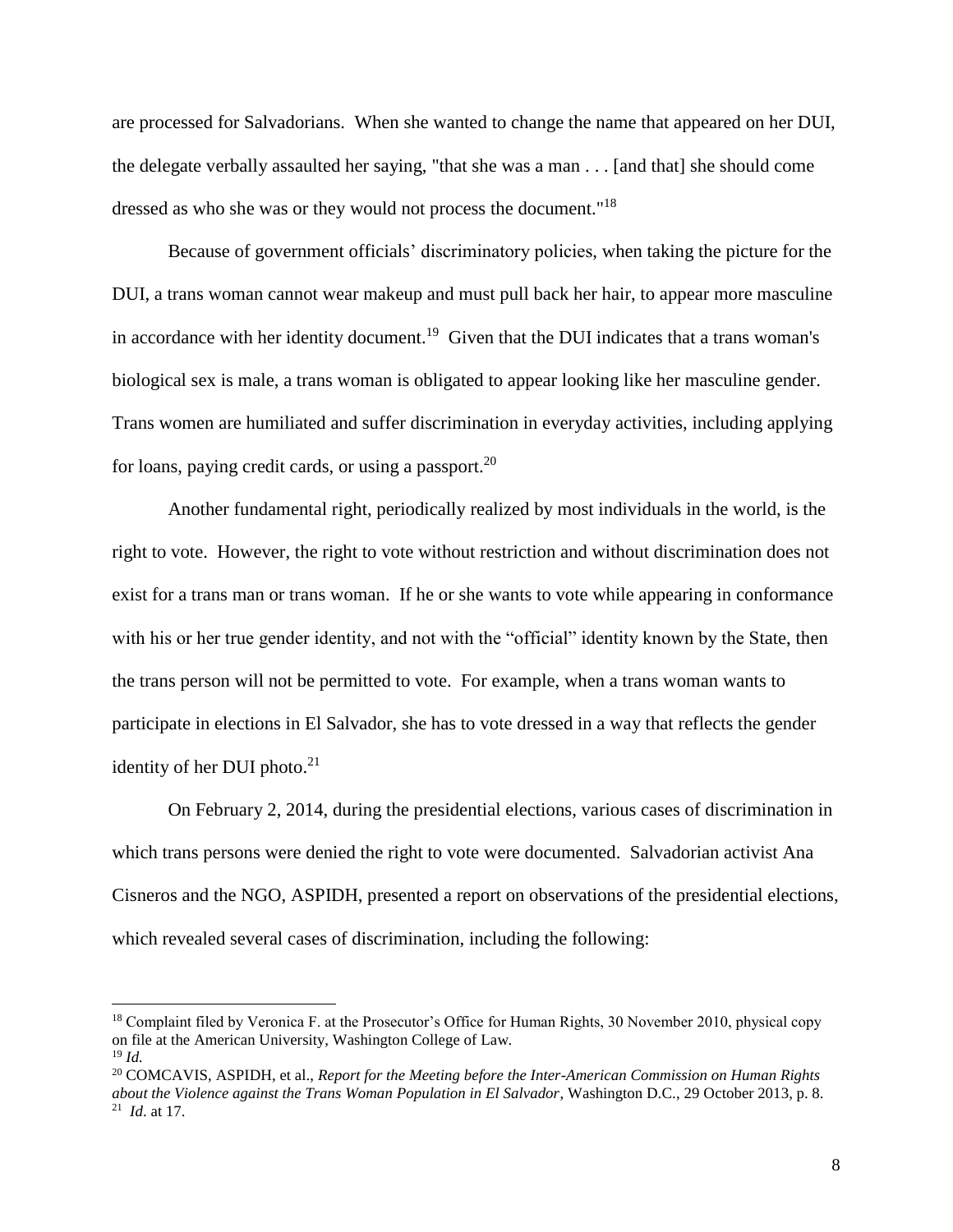Case 1: A grave and [symbolic] incident was that of Camilla Portillo. The government did not want to permit her to vote. It was not until after diplomats from Germany and other international observers arrived, that she was allowed to vote.<sup>22</sup>

Case  $2: \ldots$  [T] hree trans women were not permitted to vote at [their designated voting station in *Centro Escolar Ramón Belloso en la Colonia Monsterrat*] in San Salvador. . . We were advised to petition to the court, requesting an investigation of the incident involving its citizens and asking that we be permitted to exercise our right to vote in the second round. In some cases there is a predominant discussion that we are men and we should go that way.  $.$ <sup>23</sup>

Consequently, to vote in El Salvador, a trans woman would need to change her appearance so that it does not reflect her true gender identity. If a trans woman arrives to vote dressed in a way that expresses her feminine gender identity, the officials do not permit her to vote.<sup>24</sup> This is not only embarrassing to the person, but it also violates a trans person's right to vote because he or she is forced to present themselves with the "official" gender identity reflected in the DUI, and if he or she fails to do so, that person cannot exercise his or her right to vote. These restrictions violate several rights of trans persons: the right to vote, the right to recognition before the law, and the right to free expression.

In addition, Article 26 of the ICCPR, which guarantees that every person is equal before the law,<sup>25</sup> is also violated by the absence of a gender identity law. Although El Salvador has ratified the ICCPR, and the Salvadorian constitution establishes in Article 3 that all people are equal before the law,<sup>26</sup> El Salvador still fails to protect trans persons from discrimination. In fact, the absence of a gender identity law promotes the discrimination against trans men and trans

<sup>22</sup> Ana Cisneros y ASPIDH Arcoiris, *Report on Observations of the Presidential Elections*, San Salvador, El Salvador, 13 February 2014, p. 4-5.

<sup>23</sup> *Id*.

<sup>&</sup>lt;sup>24</sup>COMCAVIS, *Survey of the Perception of Human Rights of the LGBTI Population in El Salvador*, San Salvador, El Salvador, February 2013, p. 16.

<sup>&</sup>lt;sup>25</sup> Article 26, International Covenant on Civil and Political Rights.

<sup>26</sup> Article 3 of the Constitution of El Salvador.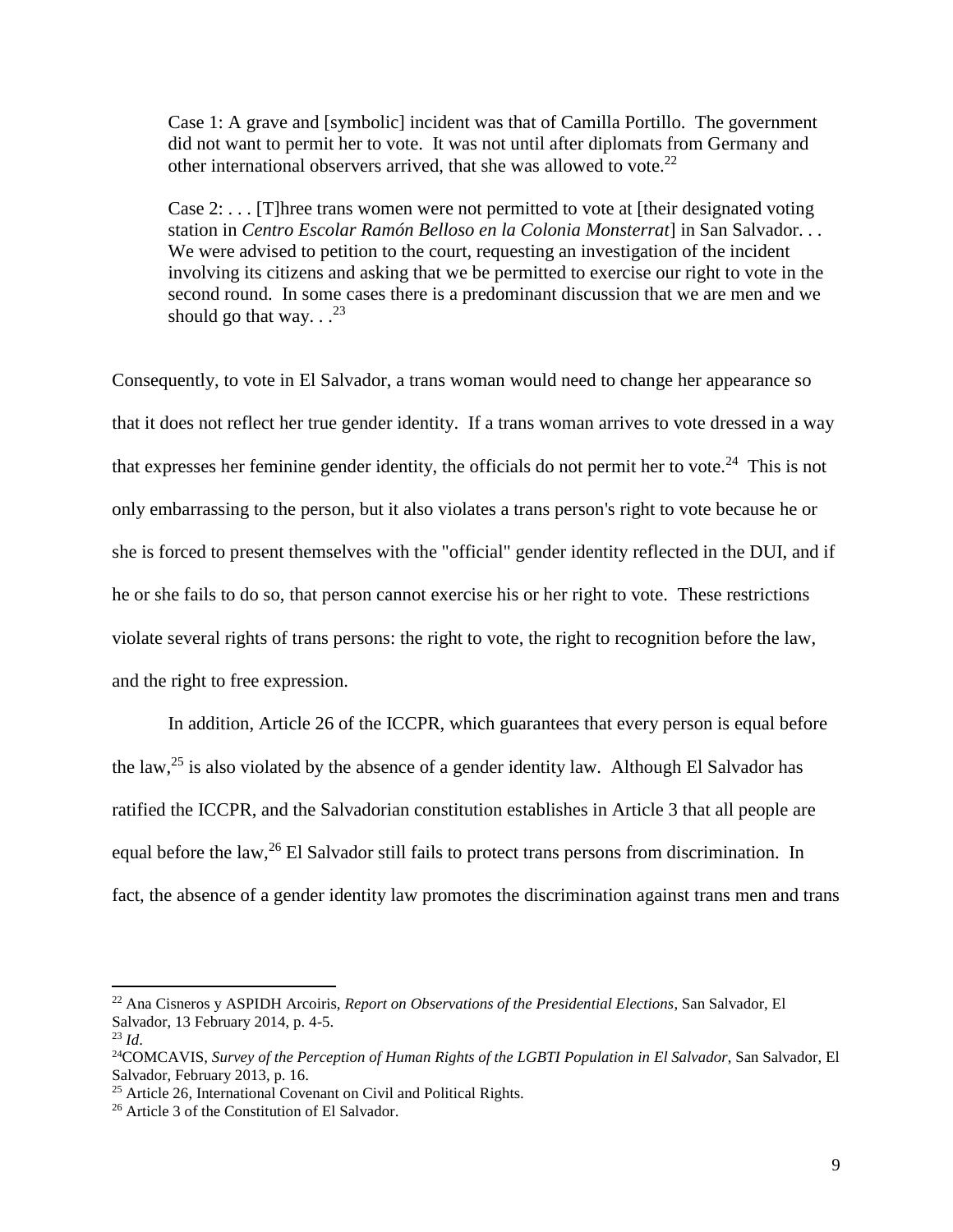women because without this law, trans persons cannot move forward, study, or succeed in society expressing their true gender identities.

The lack of a gender identity law also has consequences in education. The majority of trans persons work in the informal labor sector, and this tends to occur because of the absence of a gender identity law. Without a law that assures that transgender identity will be recognized by the government, trans men and trans women struggle to receive driver's licenses and academic degrees.<sup>27</sup> Given that many jobs in the formal sector require academic degrees, it is imperative that trans persons have access to education without discrimination.

At this time, trans persons do not have full access to education, because no law exists to prevent discrimination. For example, Ambar Alfaro, a trans woman, was a student at the National Institute for Off-campus Education of Colonia Miramar ("Institute"). On July 21, 2012, the director of the Institute humiliated Ambar by discriminating against her.<sup>28</sup> Ambar was finishing her first year working toward her undergraduate degree when the director of the Institute told her that she could not take her school picture dressed as a woman. The director told her to "cut her hair, cover her breasts, put on a suit jacket and tie, and start growing her facial hair, because if she did not comply with his instructions she would not be able to graduate."<sup>29</sup> Bravely, Ambar refused and told the director of the Institute that he could not stop her from graduating and that he could not force her to take a photo looking like a man. Further, she reminded him that another trans student had already made a complaint for this same form of discrimination and that they would have to accept her with her gender expression.<sup>30</sup> The director

<sup>27</sup> COMCAVIS, *Survey of the Perception of Human Rights of the LGBTI Population in El Salvador*, San Salvador, El Salvador, February 2013, p. 12.

<sup>&</sup>lt;sup>28</sup> Complaint filed by Ambar Alfaro at the Prosecutor's Office for Human Rights, 23 July 2012, physical copy on file at the American University, Washington College of Law. <sup>29</sup> *Id*.

<sup>&</sup>lt;sup>30</sup> Complaint filed by Ambar Alfaro at the Prosecutor's Office for Human Rights, 23 July 2012, physical copy on file at the American University, Washington College of Law.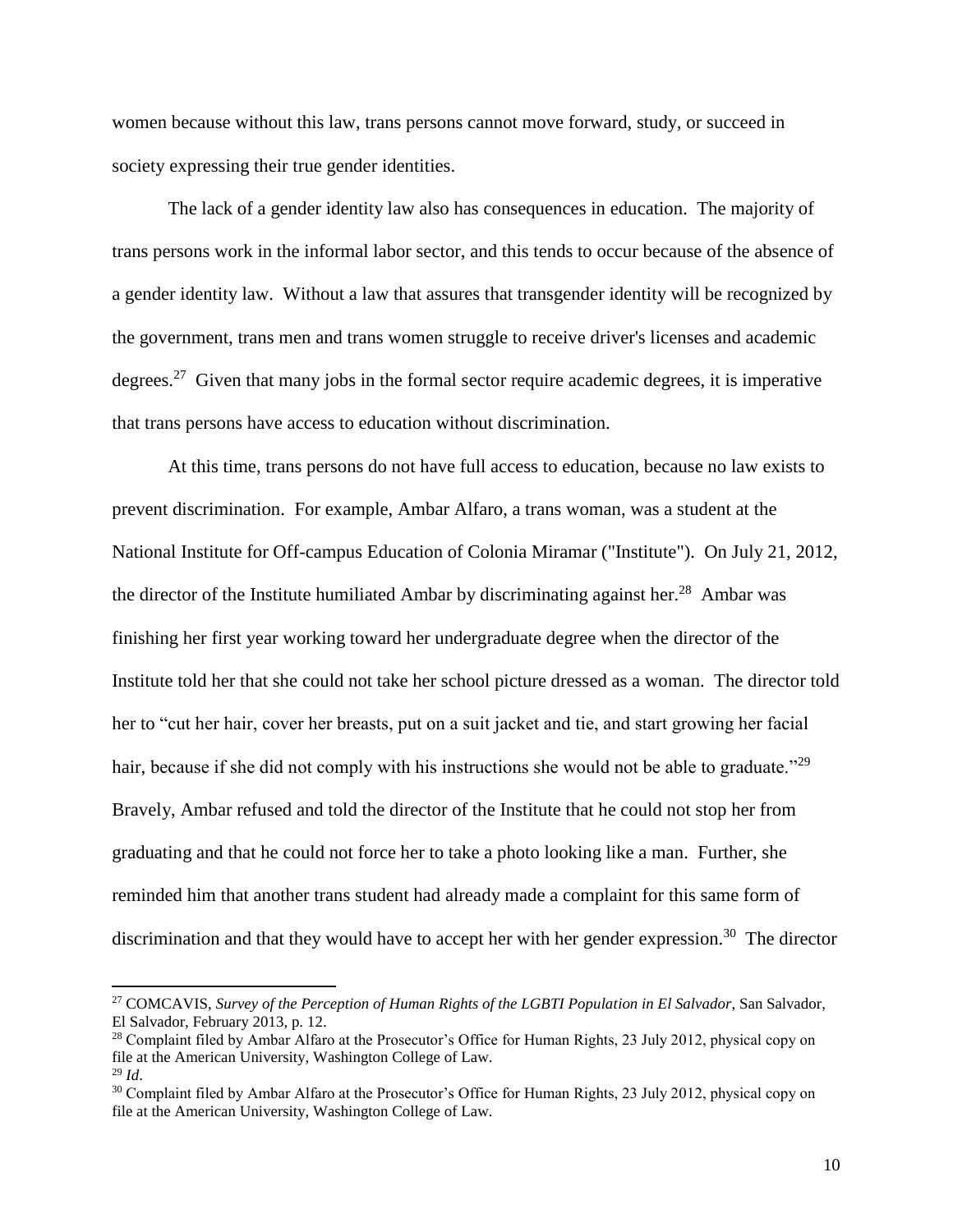of the Institute responded, "that doesn't mean that we would allow anyone to do so."<sup>31</sup> Ambar also suffered discrimination from a professor at the Institute. The professor knew that Ambar only felt comfortable when she was identified as a woman, yet the professor insisted on calling Ambar by her "official" masculine name.<sup>32</sup> Ambar was unable to graduate, as she gave up her studies because of the discrimination she suffered from the director and professor at the Institute. The discrimination that Ambar suffered continues to go unpunished, as not even the Office of the Human Rights Ombudsman has responded to her complaint. As this example demonstrates, the discrimination and humiliation suffered by trans persons is so severe that it prevents an atmosphere of dignity and respect in schools.

Other obstacles result from the absence of a gender identity law. Access to health care for trans men and trans women is affected by the lack of an identity law. When a trans woman needs medical services, health centers do not recognize her as a trans woman, but rather as a man, and this occurs in large part because of the gender identity reflected in the DUI.<sup>33</sup> For this reason, a trans woman does not have access to holistic health care, which should include psychological, sexual, and reproductive care.<sup>34</sup> Given the lack of access to holistic health care, at least three trans women have died as a result of self-medicating.<sup>35</sup> Health services for the LGBTI population are oriented toward the prevention of HIV/AIDS and fail to consider the broader sexual and reproductive health of trans persons.

Trans men also lack access to hormone treatment. The Salvadorian government has prohibited surgical operations that reassign sexual organs. For this reason, many trans men flee

<sup>&</sup>lt;sup>31</sup> Complaint filed by Ambar Alfaro at the Prosecutor's Office for Human Rights, 23 July 2012, physical copy on file at the American University, Washington College of Law.

<sup>32</sup> *Id*.

<sup>33</sup>IGLHRC, Global Rights, et al., *The Violation of the Rights of Lesbian, Gay, Bisexual and Transgender Persons in El Salvador*: Shadow Report to the United Nations Human Rights Committee, October 2010, p. 8 <sup>34</sup> *Id*.

<sup>&</sup>lt;sup>35</sup> Anonymous testimony on file at the American University, Washington College of Law.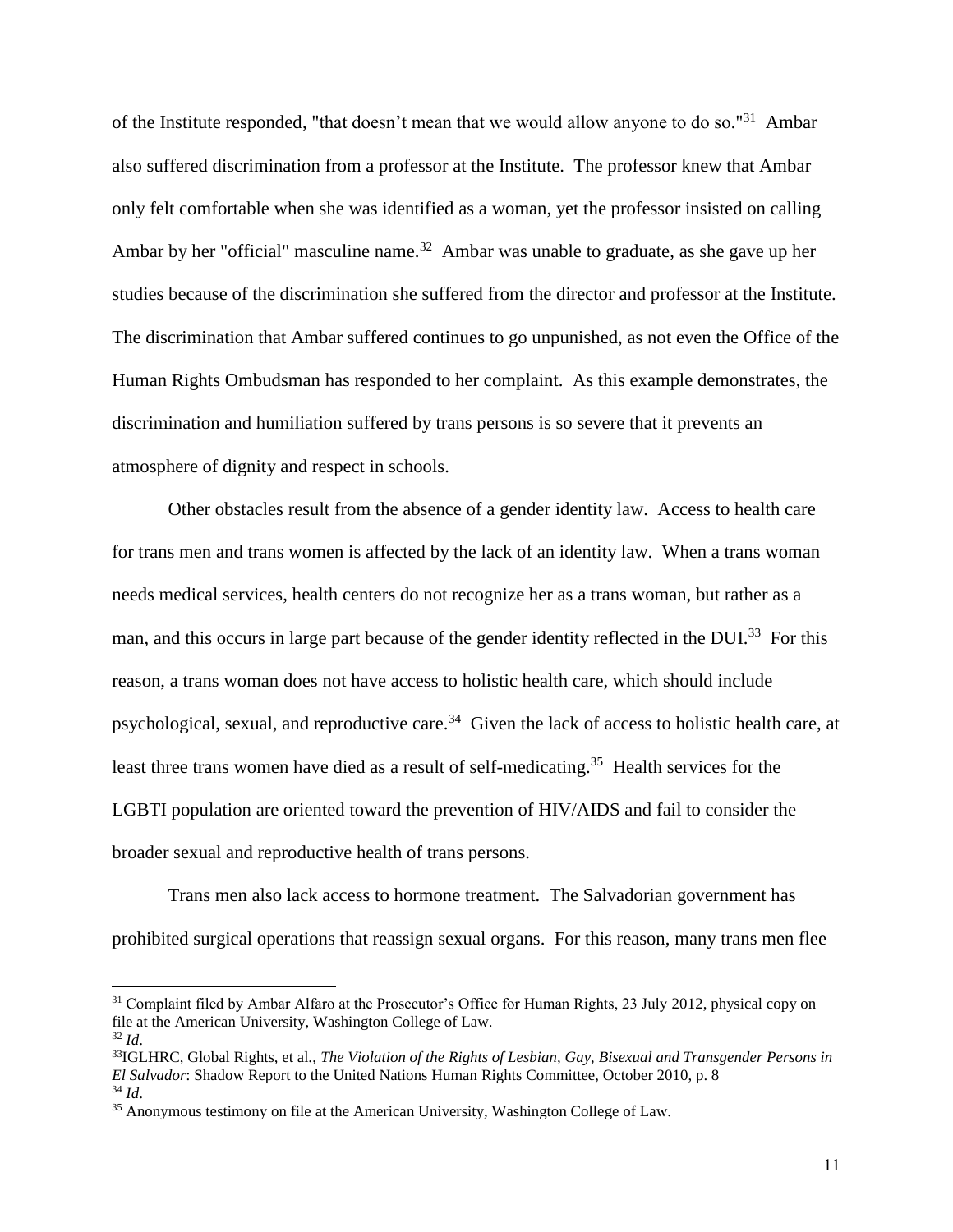to other countries, such as Guatemala, to obtain treatment and surgery.<sup>36</sup> Trans men who do not have money for hormonal treatments or surgery outside of the country desperately wait for a physical reason to justify the operation. As one trans man stated, "We pray for breast cancer so that we can get these surgeries here in our country.<sup>"37</sup> This demonstrates how the government violates trans persons' right to free determination. It is the government's duty to permit these treatments and surgeries, as well as to sensitize doctors and medical professionals to treat trans persons with respect and dignity.

Despite the great need for a gender identity law to protect trans persons, one reason that the Salvadorian government has still not approved an identity law is because the general public does not support a law that would eradicate discrimination. In a study conducted by the US Agency for International Development (USAID), 72.4 percent of Salvadorians disagree with the idea of a gender identity law.<sup>38</sup> Considering that the majority of the Salvadorian community does not support an identity law, legislators are not incentivized to approve one. However, the State has an obligation to respect and guarantee human rights to all its citizens, even without support from the majority of the population. The government needs to recognize that a gender identity law is imperative in preventing human rights violations against trans men and trans women. Homophobia does not justify government inaction. Trans persons are not able to engage freely in basic and fundamental activities, all because of the absence of a gender identity law that could promote the acceptance of trans persons.

<sup>36</sup> Anonymous testimony on file at the American University, Washington College of Law. <sup>37</sup> *Id.*

<sup>38</sup> COMCAVIS, PDDH, y PNUD, *Report on the Human Rights Situation of Trans Women in El Salvador*, San Salvador, El Salvador, May 2013, p.19.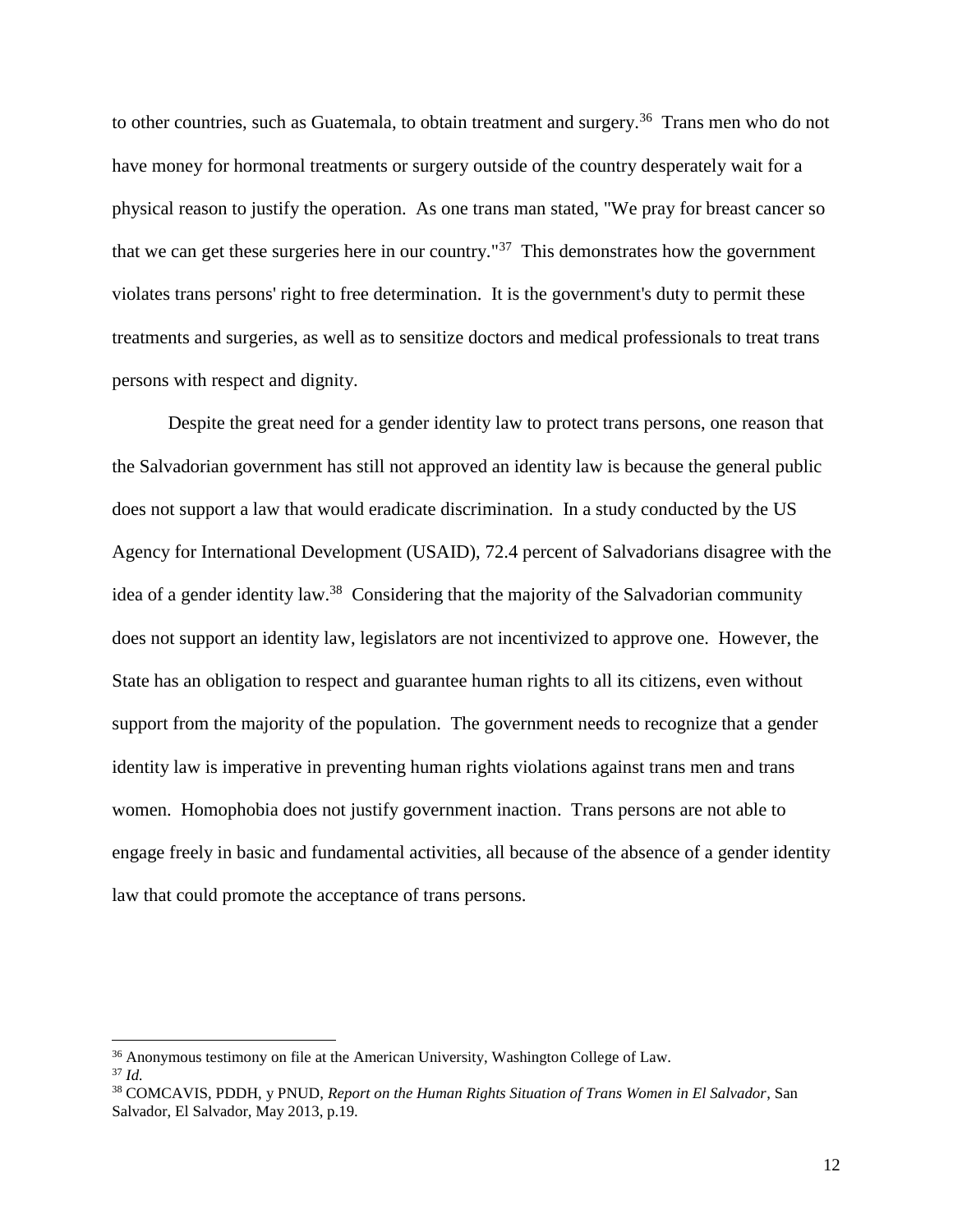## *Recommended questions:*

- a) Would the State of El Salvador confirm if it has discussed the possibility of approving a gender identity law? If El Salvador is not considering the law, what is the justification of the State for not considering it?
- b) What protections can the State offer to the trans population when they participate in elections so that they do not encounter discrimination and violence?
- c) What type of protection can the State provide so that trans persons can attend school without discrimination?
- d) What type of protection can the State provide so that trans persons can find satisfactory work?
- e) What type of actions can the Ministries of Health, Education, and Labor take in order to combat and sanction discrimination and transphobic taunting, and to educate their public servants?

# **2) El Salvador should amend its civil penal code to classify discrimination as a setback and harm against trans persons and LGBTI persons in general.**

As previously discussed in the Background Information section of this paper,<sup>39</sup> El

Salvador implemented Executive Decree No. 56, called "Regulations to avoid all forms of discrimination in the Public Administration, for reasons of gender identity and/or sexual orientation."<sup>40</sup> Although Executive Decree No. 56 indicates that government entities cannot discriminate on account of sexual orientation or gender identity,  $41$  the violations against trans persons and LGBTI persons continue.

To date, Executive Decree No. 56 has had no impact in El Salvador. Due to the state's non-violent discrimination against trans people, it is in violation of the ICCPR. Article 1 of the

<sup>39</sup> *See* s*upra* note 1 and accompanying text.

<sup>40</sup> Executive Decree No. 56: *Regulations to prevent all forms of discrimination in the Public Administration, for reasons of gender identity and/or sexual orientation*, available electronically at: [http://asp.salud.gob.sv/regulacion/pdf/decretos/acuerdo\\_56\\_discriminacion\\_sexual.pdf.](http://asp.salud.gob.sv/regulacion/pdf/decretos/acuerdo_56_discriminacion_sexual.pdf)

<sup>41</sup> Article 1 and 2 of Executive Decree No. 56: *Regulations to prevent all forms of discrimination in the Public Administration, for reasons of gender identity and/or sexual orientation*, available electronically at: http://asp.salud.gob.sv/regulacion/pdf/decretos/acuerdo 56 discriminacion sexual.pdf.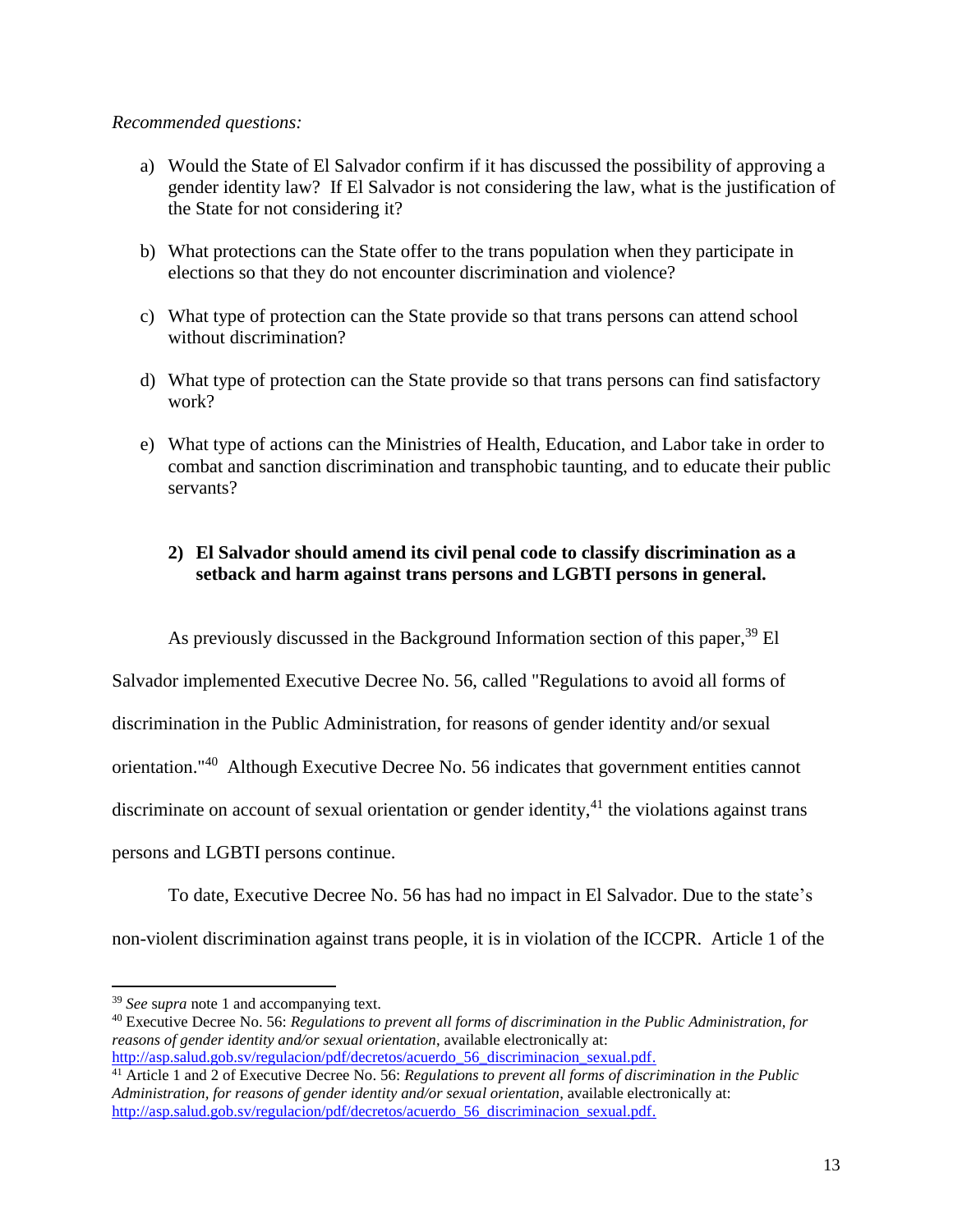ICCPR,<sup>42</sup> which establishes the right to free determination and to the economic, cultural, and social development of all people, is violated by the Salvadorian government when government agents discriminate against trans persons in government offices. Article 2 of the ICCPR ensures the right to an effective remedy if a person's human rights are violated.<sup>43</sup> El Salvador has violated this article because it maintains impunity and ignores incidents of discrimination against trans persons that are carried out by government and civil actors. El Salvador has also violated Article 26 of the ICCPR, which establishes the principle of nondiscrimination.<sup>44</sup> The Salvadorian government tolerates discrimination and fails to sanction government and civil actors that discriminate and verbally assault trans persons.

No legal framework truly protects trans persons from discrimination based on gender identity or sexual orientation. The Salvadorian constitution establishes in Article 3 that all persons are equal before the law, <sup>45</sup> but the principle of non-discrimination on account of gender expression and identity are not written in the Salvadorian constitution. The Salvadorian Civil Code also fails to reflect the principles of equality and non-discrimination on account of sexual orientation or gender expression. The most recent anti-discrimination law passed was the law of Equality, Equity, and Eradication of Discrimination against Women. However, the State does not have an identity law that recognizes trans women as women, and thus the current law does not protect trans women.<sup>46</sup> Although Executive Decree No. 56 was implemented in 2010, indicating that government agencies should not discriminate on account of sexual orientation or

<sup>42</sup> Article 1, International Covenant on Civil and Political Rights.

<sup>43</sup> Article 2, International Covenant on Civil and Political Rights.

<sup>44</sup> Article 26, International Covenant on Civil and Political Rights.

<sup>45</sup> Article 3, Constitution of El Salvador.

<sup>46</sup> *Law of Equality, Equity, and Eradication of Discrimination against Women*, available electronically at: [http://www.asamblea.gob.sv/eparlamento/indice-legislativo/buscador-de-documentos-legislativos/ley-de-igualdad](http://www.asamblea.gob.sv/eparlamento/indice-legislativo/buscador-de-documentos-legislativos/ley-de-igualdad-equidad-y-erradicacion-de-la-discriminacion-contra-las-mujeres)[equidad-y-erradicacion-de-la-discriminacion-contra-las-mujeres.](http://www.asamblea.gob.sv/eparlamento/indice-legislativo/buscador-de-documentos-legislativos/ley-de-igualdad-equidad-y-erradicacion-de-la-discriminacion-contra-las-mujeres)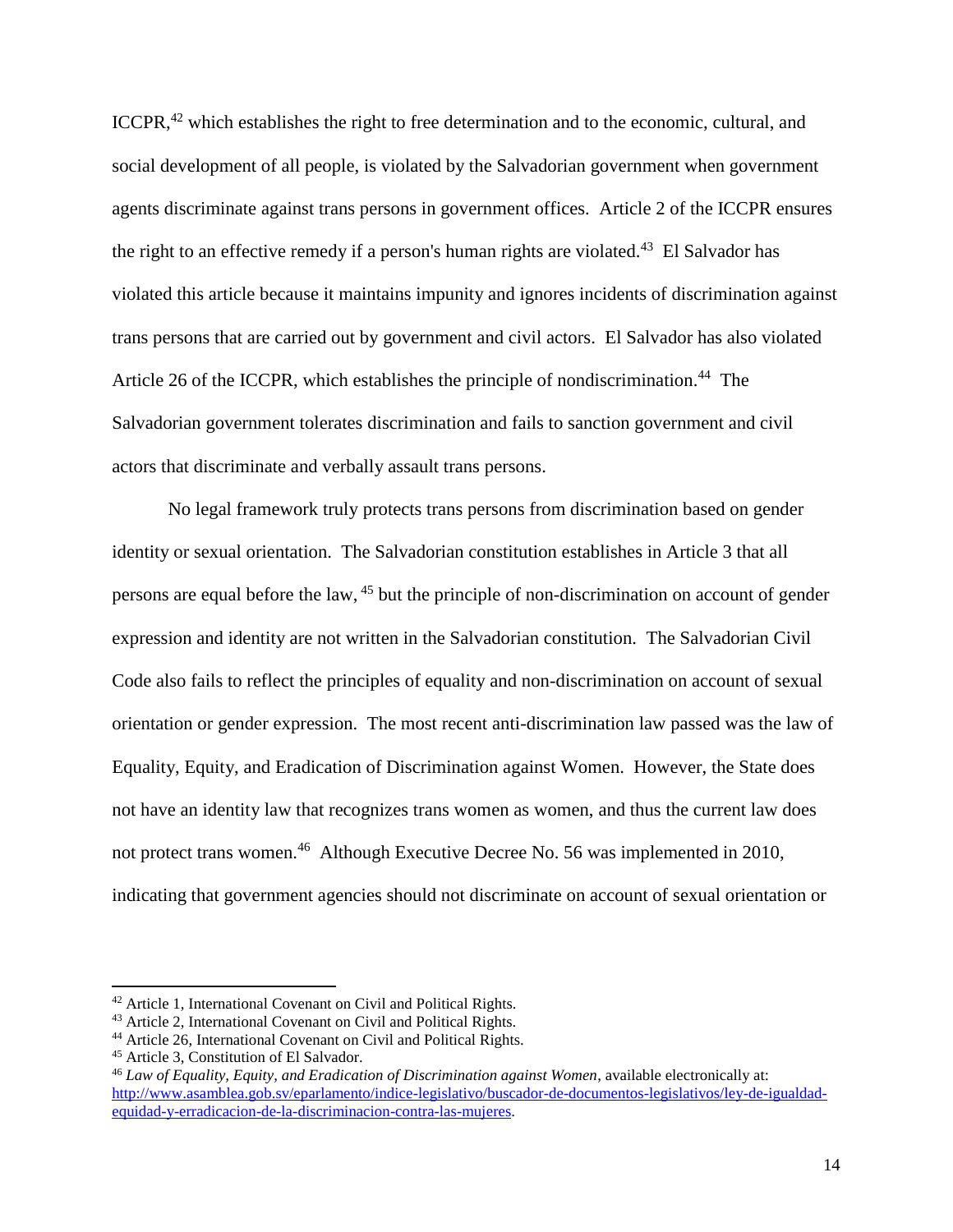gender identity, discriminatory actions on account of the Salvadorian government continue to occur.

One of the greatest shortcomings of Executive Decree No. 56 is that it lacks sanctions for those who violate it – a subject that is discussed further in Section Four of this paper.<sup>47</sup> Consequently, given that there are no laws to sanction or eradicate discrimination, trans persons are vulnerable when they try to exercise their most fundamental rights. Government employees discriminate against trans persons with impunity. For example, in one government office, *Ciudad Mujer* (Women's City),<sup>48</sup> various jobs were offered to trans women. One of these trans women was Cindy. <sup>49</sup> She filed a complaint that the employees at *Ciudad Mujer* discriminated against her and against her trans colleagues.<sup>50</sup> Employees at *Ciudad Mujer* discriminated against these women by saying that "of those we have hired, many have been real women."<sup>51</sup> Although the victims of discrimination filed complaints, those who discriminated against them were never disciplined, and Cindy decided to quit because she would not tolerate such discriminatory oppression at *Ciudad Mujer*. 52

Further, activists at COMCAVIS, ASPIDH, Generación de Hombres Trans de El Salvador – HT 503, and Ana Cisneros affirm that discrimination is one of the greatest barriers to trans persons seeking formal-sector employment in El Salvador. Therefore, the government of El Salvador violates Article 1 of the ICCPR as this discrimination interferes with free determination and economic development of trans persons.

 $\overline{a}$ 

<sup>47</sup> *See infra* note 86 and accompanying text.

<sup>&</sup>lt;sup>48</sup> Program implemented by the Secretary of Social Inclusion, which guarantees rights to Salvadorian women. More information available electronically at:

[http://www.ciudadmujer.gob.sv/index.php?option=com\\_content&view=article&id=175&Itemid=84.](http://www.ciudadmujer.gob.sv/index.php?option=com_content&view=article&id=175&Itemid=84)

<sup>&</sup>lt;sup>49</sup> Anonymous testimony on file at the American University, Washington College of Law.

<sup>50</sup> *Id*.

<sup>51</sup> *Id*.

<sup>52</sup> *Id.*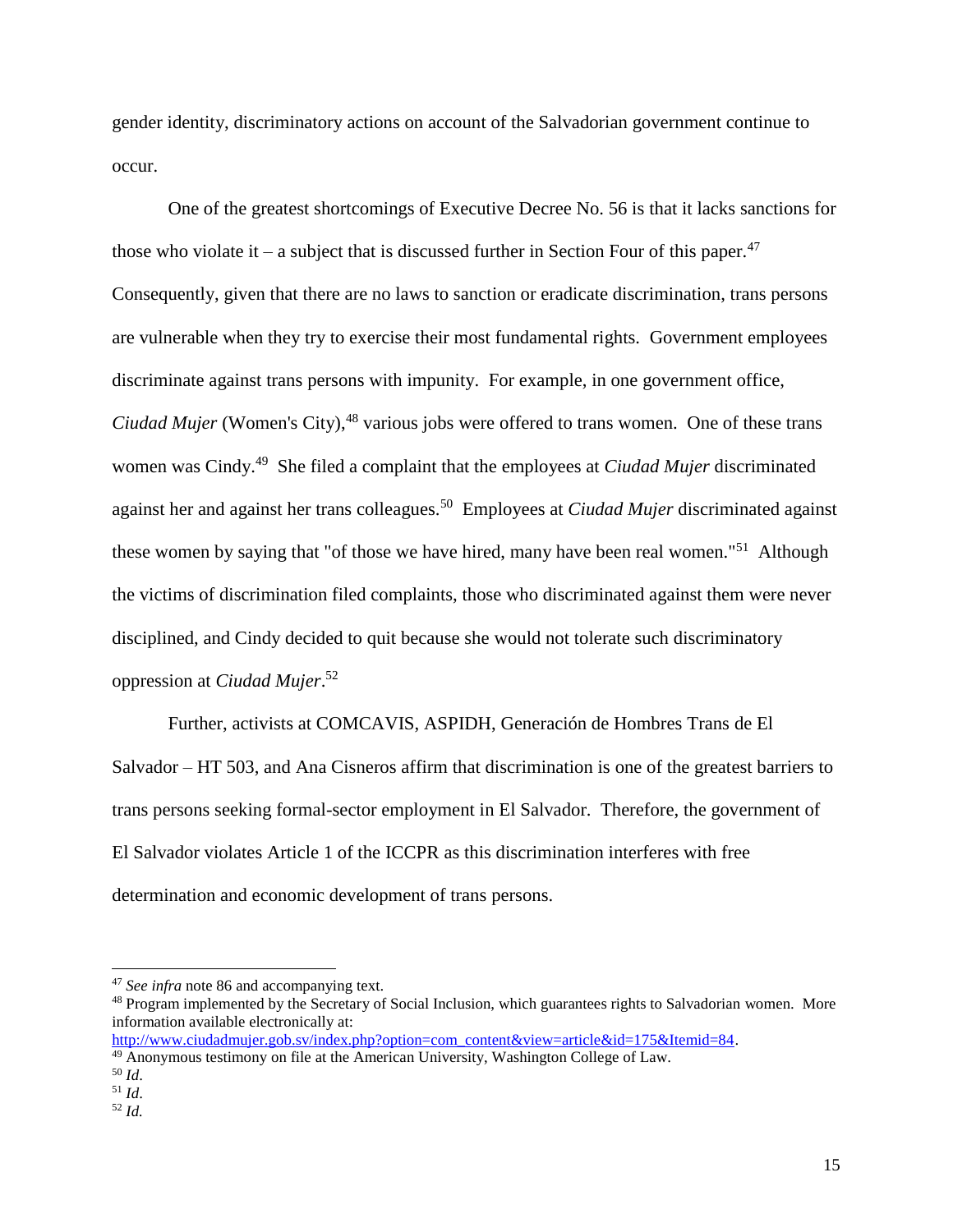Government discrimination against trans persons is also commonplace when trans persons want to exercise their right to vote. As previously mentioned, when a trans woman tries to exercise her right to vote in elections expressing her feminine gender, she is harassed when people learn that she is a trans woman, and government employees adhering to the laws and politics of the State refuse her the right to vote.<sup>53</sup> In some instances, the harassment results in violence.<sup>54</sup> Consequently, civil society, through the Permanent Table, has tried on many occasions to initiate dialogue with the Electoral College and Supreme Electoral Tribunal so that the government agency respects the right to suffrage for trans persons.<sup>55</sup>

On July 31, 2014, Pati Hernández, founder of ASPIDH and current Technical Adviser of the NGO, signed an agreement with the Supreme Electoral Tribunal, acting as a representative of ASPIDH. The agreement is an advancement on the part of the Supreme Electoral Tribunal in recognizing how delegates from the electoral college have discriminated trans men and trans women's right to vote. However, this agreement is not sufficient to ensure that electoral representatives will respect the right to suffrage for trans persons. The greatest achievement of the agreement is that the Supreme Electoral Tribunal promised to "proportion the basic conditions that sexually diverse citizens are addressed . . . in voting centers formulating necessary steps for continuity in strengthening the facilitation of electoral rights to LGBTI citizens."<sup>56</sup> Although the agreement discusses facilitating the sensitization of government actors to protect the right to vote for trans persons and  $LGBTI<sub>1</sub><sup>57</sup>$  there is still need for change. To

<sup>56</sup> ASPIDH and the Supreme Electoral Tribunal, *Covenant between the Supreme Electoral Tribunal and ASPIDH for the Adoption of Protection Measures for Civil, Political, and Labor Rights for LGBTI Persons*, p. 4, available electronically at: [http://www.slideshare.net/ASPIDHARCOIRISTRANS/convenio-de-cooperacion-tse-aspidh](http://www.slideshare.net/ASPIDHARCOIRISTRANS/convenio-de-cooperacion-tse-aspidh-arcoiris?qid=e39a3205-b85f-40e3-882e-d7223b733bc3&v=default&b=&from_search=7)[arcoiris?qid=e39a3205-b85f-40e3-882e-d7223b733bc3&v=default&b=&from\\_search=7.](http://www.slideshare.net/ASPIDHARCOIRISTRANS/convenio-de-cooperacion-tse-aspidh-arcoiris?qid=e39a3205-b85f-40e3-882e-d7223b733bc3&v=default&b=&from_search=7)

<sup>53</sup> *See supra* notes18 and 20.

<sup>54</sup> ASPIDH, *Report on LGBTI Electoral Observations, Presidential Elections, Second Round*, El Salvador, 9 March 2014, physical copy on file at American University, Washington College of Law.

<sup>55</sup> Anonymous testimony on file at the American University, Washington College of Law.

<sup>57</sup> *Id*. at 5.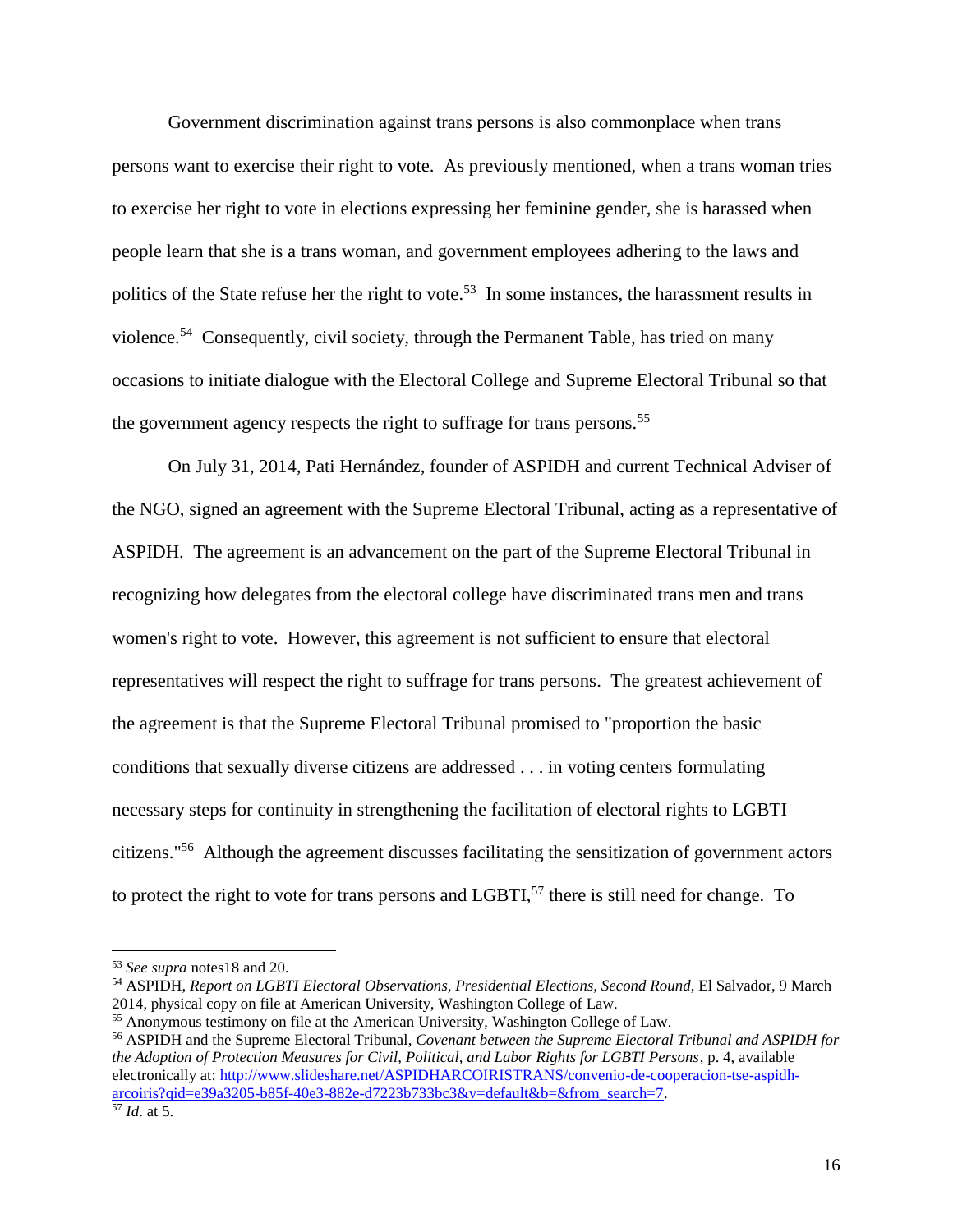ensure that the trans persons' and LGBTI community's right to vote is truly protected by a legal framework, we recommend the following: (1) classify the discrimination against trans and LGBTI persons as a harm and prejudice in the Salvadorian Civil Code; (2) amend the electoral code to consecrate the right to free expression and non-discrimination on account of sexual orientation or gender expression; (3) include in these laws the sanctioning of government agents who do not implement the recommended amendments.

#### *Recommended questions:*

- a) Has the State of El Salvador considered implementing a law that would sanction or penalize government actors who discriminate on account of sexual orientation or gender identity? If the State has not done so, why not?
- b) What protections has the State offered to the trans population who participate in elections so that they do not encounter discrimination and violence?
- c) Has the State of El Salvador launched an investigation of the discriminatory acts against trans persons and LGBTI who are refused the right to vote?
- d) Has the State of El Salvador launched an investigation of discriminatory acts against trans persons and LGBTI in the labor sector?
- e) What mechanisms does the State of El Salvador have in order to implement discrimination complaints?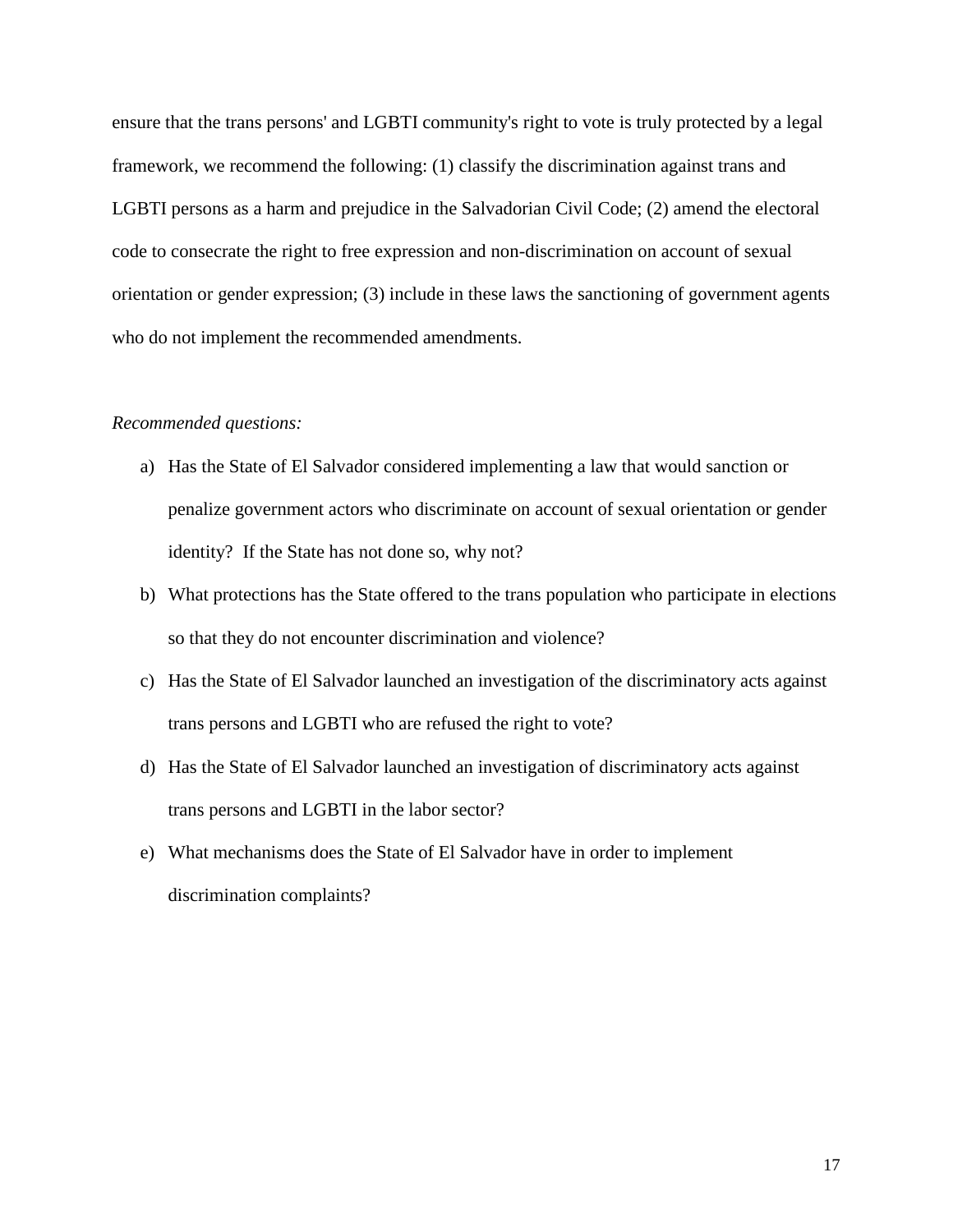# **3) The State of El Salvador needs to amend its penal code to classify hate crimes against trans persons and LGBTI persons in general.<sup>58</sup>**

Since 1997, the LGBTI population has suffered not only from discrimination, but also from hate crimes that have killed many trans persons.<sup>59</sup> Navi Pillay, former High Commissioner of the United Nations described hate crimes as varying "from harassment and torture to kidnappings and murders<sup>"60</sup> targeted against the LGBTI population. The government's failure to classify hate crimes against trans persons is especially problematic, given that since 2003, there has been a 400 percent increase in homicides against trans women for expressing their gender identity.<sup>61</sup> It is alarming that in the face of this atmosphere of violence and continued assassinations, the government of El Salvador has not implemented a law or public policy to fight the increasing violence against trans persons.

In violation of Article 2 of the ICCPR,  $62$  which guarantees that if the rights of a person are violated, they have a right to an effective remedy, El Salvador has failed to investigate incidents of violence and homicide against trans persons. Additionally, El Salvador violates Articles 7 and 26 of the ICCPR.<sup>63</sup> Article 7 of the ICCPR establishes that no one should be subjected to torture or cruel and inhumane treatment.<sup>64</sup> Current evidence suggests that the government of El Salvador is an accomplice and facilitator of torture and cruel and inhumane treatment, on account of the lack of government action in prosecuting the state actors who

 $\overline{a}$ 

[http://www.un.org/spanish/News/story.asp?newsID=26488#.VI9u0CvF\\_wo.](http://www.un.org/spanish/News/story.asp?newsID=26488#.VI9u0CvF_wo)

<sup>58</sup> This section uses pseudonyms to protect the identity of the victims.

<sup>59</sup> Gloria Marisela Morán, Diario Digital, *The death of the Asecha after a Gay Rights March*, 2 July 2014, available electronically at: [http://www.contrapunto.com.sv/reportajes/la-muerte-los-asecha-despues-de-una-marcha-gay,](http://www.contrapunto.com.sv/reportajes/la-muerte-los-asecha-despues-de-una-marcha-gay) last visited 3 December 2014; Corroborated by Karla Avelar, Director of COMCAVIS TRANS on 3 December 2014. <sup>60</sup> United Nations, *Day against Homophobia: United Nations remembers its obligation to States to protect sexual minorities*, 17 May 2013, available electronically at:

<sup>61</sup> Pasca, *Report for the Meeting before the Inter-American Commission on Human Rights about the Violence against the Trans Woman Population in El Salvador*, 29 October 2013, p. 11.

 $62$  Article 2, International Covenant on Political and Civil Rights.

<sup>63</sup> Articles 7 and 26, International Covenant on Political and Civil Rights.

<sup>64</sup> Article 7, International Covenant on Political and Civil Rights.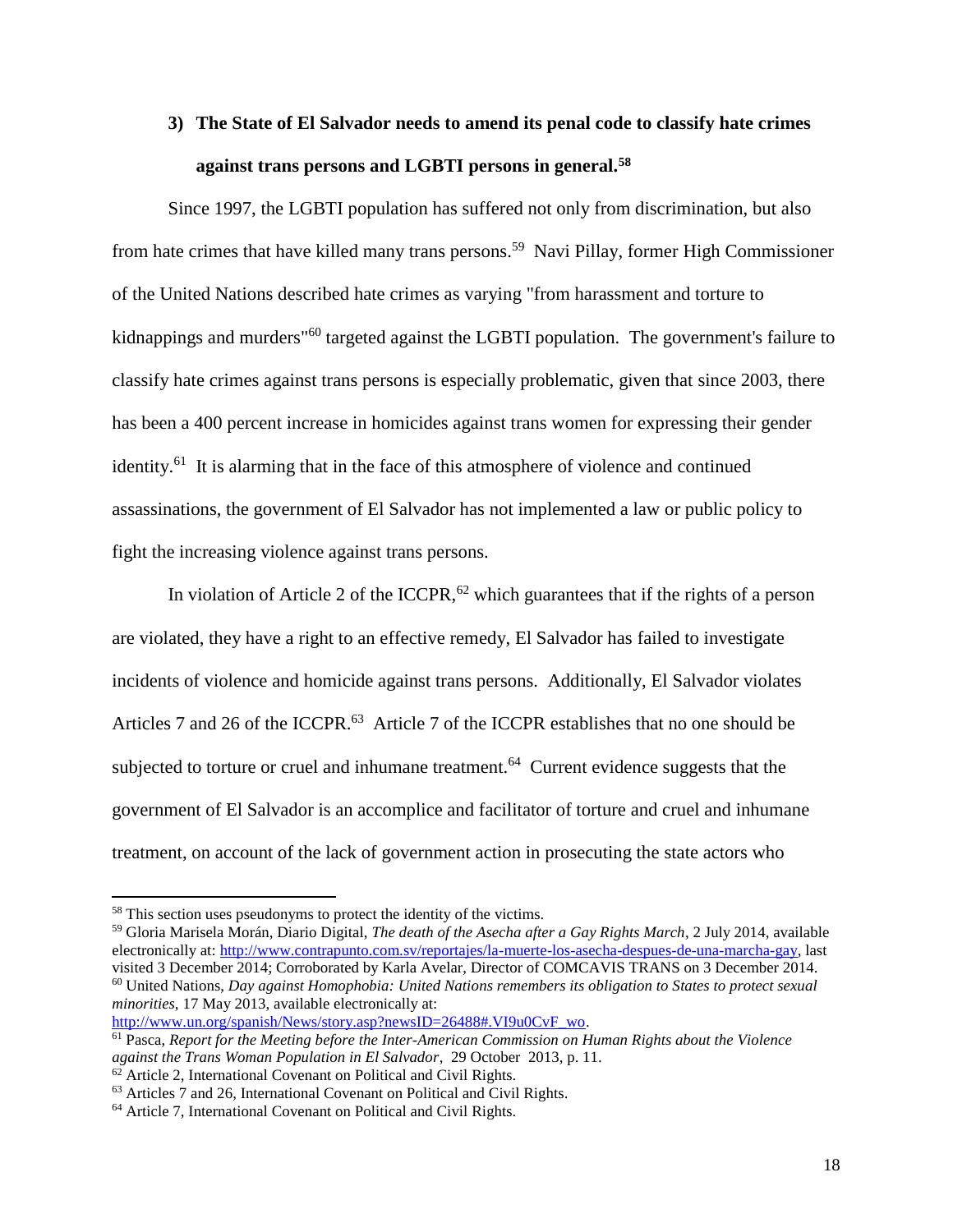perpetrate torture and cruel and inhumane treatment of trans persons. El Salvador is also in violation of Article 26 of the ICCPR,  $65$  which establishes the principle of non-discrimination. The government has permitted state actors to discriminate and refuses to investigate violent acts and homicides simply because the victims are trans persons or of the LGBTI population.

The Salvadorian penal code does not reflect the principles of equality and nondiscrimination for sexual orientation or gender expression. The Salvadorian government has not established a law classifying hate crimes and other forms of discrimination against trans persons. Article 174 of the Salvadorian Penal Code does condemn acts of torture and other morally degrading acts,<sup>66</sup> as reflected in the definition of the United Nations Convention against Torture and Other Cruel, Inhuman, or Degrading Treatment or Punishment. The United Nations Convention against Torture and Other Cruel, Inhuman, or Degrading Treatment or Punishment defines the term torture as:

act by which severe pain or suffering, whether physical or mental, is intentionally inflicted on a person for such purposes as obtaining from him or a third person information or a confession, punishing him for an act he or a third person has committed or is suspected of having committed, or intimidating or coercing him or a third person, or for any reason *based on discrimination of any kind*, when such pain or suffering is inflicted by or at the instigation of or with the consent or acquiescence of a public official or other person acting in an official capacity.<sup>67</sup>

Similarly, Article 174 of the Salvadorian penal code establishes that:

[c]omitting torture by an authority or public servant who, abusing his position, and with the intention of obtaining a confession or information of whatever person or to punish because of whatever act that he or she has committed or is suspected of committing, *or for whatever reason based in a form of discrimination*, has subjected to conditions or procedures by nature, duration, or other circumstances, subjected to physical or mental suffering . . . of whatever method, attacking against moral integrity. The person at fault

 $\overline{a}$ <sup>65</sup> Article 26, International Covenant on Political and Civil Rights.

<sup>66</sup> Article 174 of the Salvadorian penal code, available electronically at:

[http://noticias.juridicas.com/base\\_datos/Penal/lo10-1995.l2t7.html.](http://noticias.juridicas.com/base_datos/Penal/lo10-1995.l2t7.html)

 $\frac{67}{2}$  Article 1 of the Convention against Torture and Other Cruel, Inhuman, or Degrading Treatment or Punishment (emphasis added).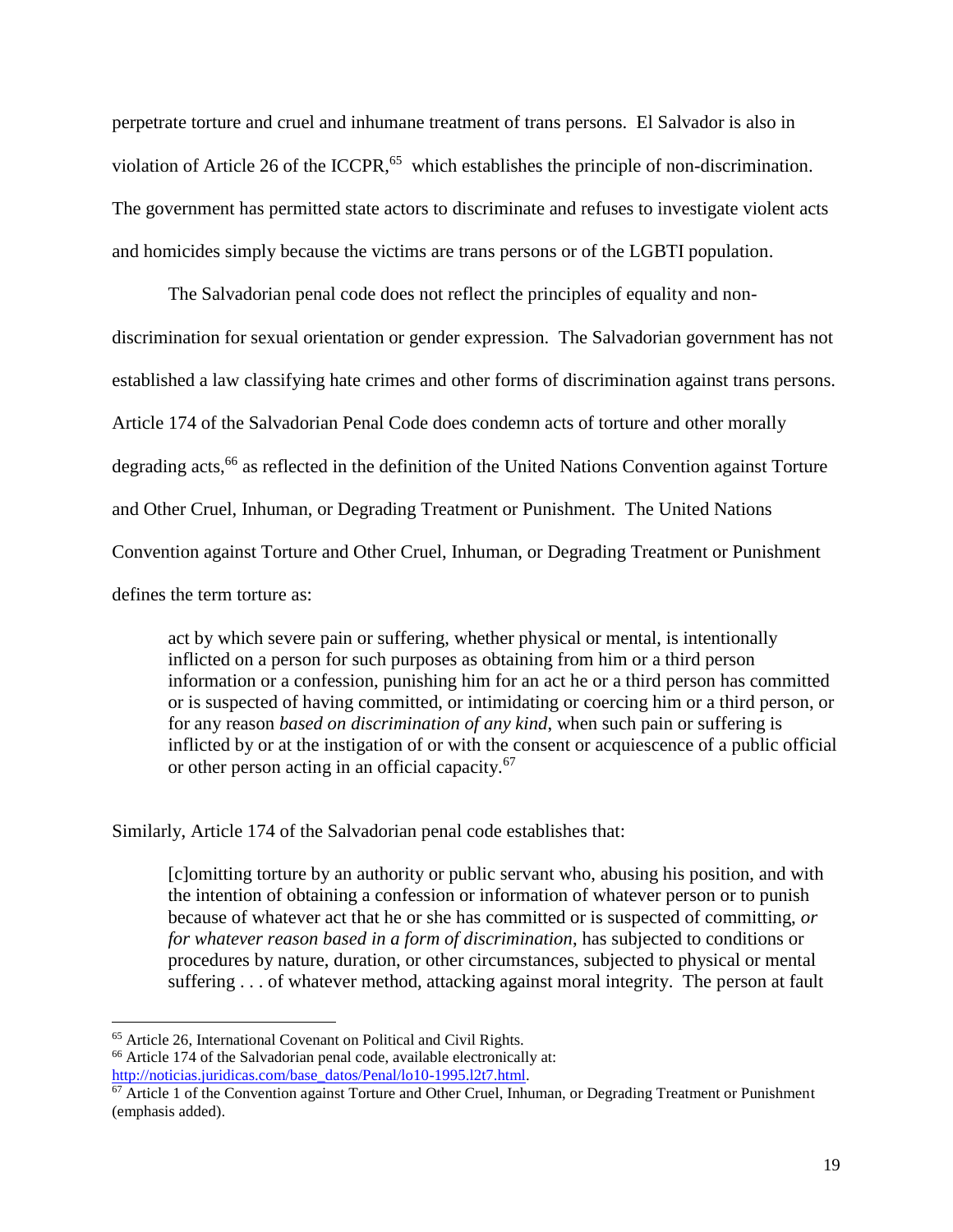for torture shall be punished with a prison sentence between two and seven years if the attack was grave, and of prison from one to three years if it is not grave.<sup>68</sup>

However, evidence suggests that public servants and the government tacitly and on occasion directly engage in discrimination by torturing and inflicting attacks against the moral integrity of trans persons. Highlighting the lack of investigation in the assassinations of trans persons and gays, for which the government is not accused of these crimes. Therefore, in Section Four of this paper, we present evidence that public servants have tortured or attacked the integrity of trans victims, and that these crimes continue without investigation and punishment.<sup>69</sup>

The government does not have a mechanism to collect data identifying victims of hate crimes against either trans persons or LGBTI people. It is important to highlight that the deaths of trans women have been documented by Salvadorian NGOs, such as ASPIDH or COMCAVIS, among other organizations. When a trans person's death receives public recognition, it is only because civil society has exposed to the public the information it has gathered, in contrast to the Salvadorian government, which does nothing. For this reason, many assassinations are not reported as LGBTI-related deaths, because the government identifies the deceased by the "official" name in his or her DUI. Many unreported deaths occur, as families and friends of trans persons fail to report deaths to the authorities out of fear of retaliation, either from police or gang members. These assassinations and assaults would not be documented if not for the efforts by NGOs to track the deaths of trans persons. Homicides of trans men have not yet been systematically documented by NGOs, as trans men have recently organized to combat the increasing discrimination and assault against them.

<sup>68</sup> Article 174 of the Salvadorian penal code, available electronically at: http://noticias.juridicas.com/base\_datos/Penal/lo10-1995.12t7.html.

<sup>69</sup> *See infra* note 86 and accompanying text.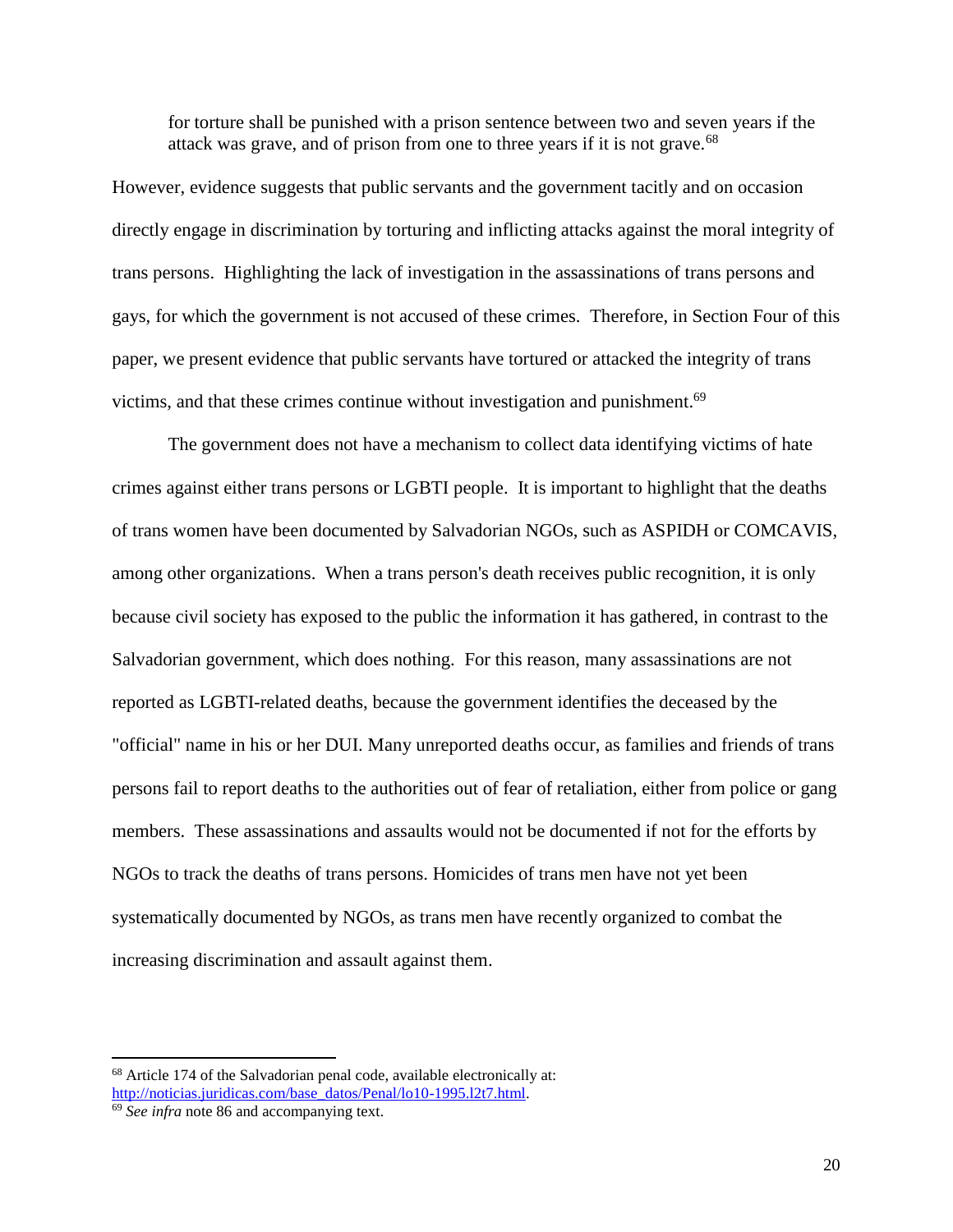To contextualize the increasing levels of violence in El Salvador, the following data summarizes the deaths that have occurred since 2008, which continue to go unpunished. In 2008, 13 assassinations of gay men and trans women were registered.<sup>70</sup> In 2009, there were 23 assassinations of gay men and trans women.<sup>71</sup> The story of a young woman named Tania demonstrates why these murders were undoubtedly hate crimes. On June 9, 2009, Tania, an adolescent transgender woman of only 16 years of age, was kidnapped, tortured, raped, and killed.<sup>72</sup> The people responsible for Tania's death attacked her in such a way that her autopsy report noted that she died due to severe contuse craneo-facial trauma – in simple terms, they killed her by smashing her face.<sup>73</sup>

In 2010, ten murders were reported.<sup>74</sup> ASPIDH reported that between 2012 and 2013, 32 complaints were presented at the Office of the Human Rights Ombudsman "about the abuse police perpetrated specifically against trans women," which were never investigated and continue to go unpunished.<sup>75</sup> In 2012, it is estimated that there were 14 assassinations of trans women and gay men, and in 2013, eight assassinations of trans women and gay men have been documented.<sup>76</sup>

In 2014, seventeen years after the first LGBTI pride parade, it is still dangerous for trans women to participate in the LGBTI movement because of the risk of violence. These dangers demonstrate the importance of a law that recognizes hate crimes. For example, after the LGBTI

 $\overline{a}$ 

<sup>70</sup> Magdalena Flores, *Homophobia behind assassinations in the gay community*, 18 June 2009, available electronically at: [http://www.archivocp.contrapunto.com.sv/violencia/homofobia-detras-de-los-asesinatos-en](http://www.archivocp.contrapunto.com.sv/violencia/homofobia-detras-de-los-asesinatos-en-comunidad-gay)[comunidad-gay,](http://www.archivocp.contrapunto.com.sv/violencia/homofobia-detras-de-los-asesinatos-en-comunidad-gay) last visited 3 December 2014.

<sup>71</sup> Víctor Hugo Dueñas, Diario El Mundo, *"Hate crimes" put El Salvador into mourning*, 2 August 2010, available electronically at: [http://elmundo.com.sv/crimenes-de-odio-enlutan-el-salvador.](http://elmundo.com.sv/crimenes-de-odio-enlutan-el-salvador) <sup>72</sup> *Id*.

<sup>73</sup> ASPIDH, Compilación de Casos presentado a la Fiscalía General, (2013) p. 6.

<sup>74</sup> Pasca, *Report for the Meeting before the Inter-American Commission on Human Rights about the Violence against the Trans Woman Population in El Salvador*, 29 October 2013, p. 10-11. <sup>75</sup> *Id*.

<sup>76</sup> *Id*.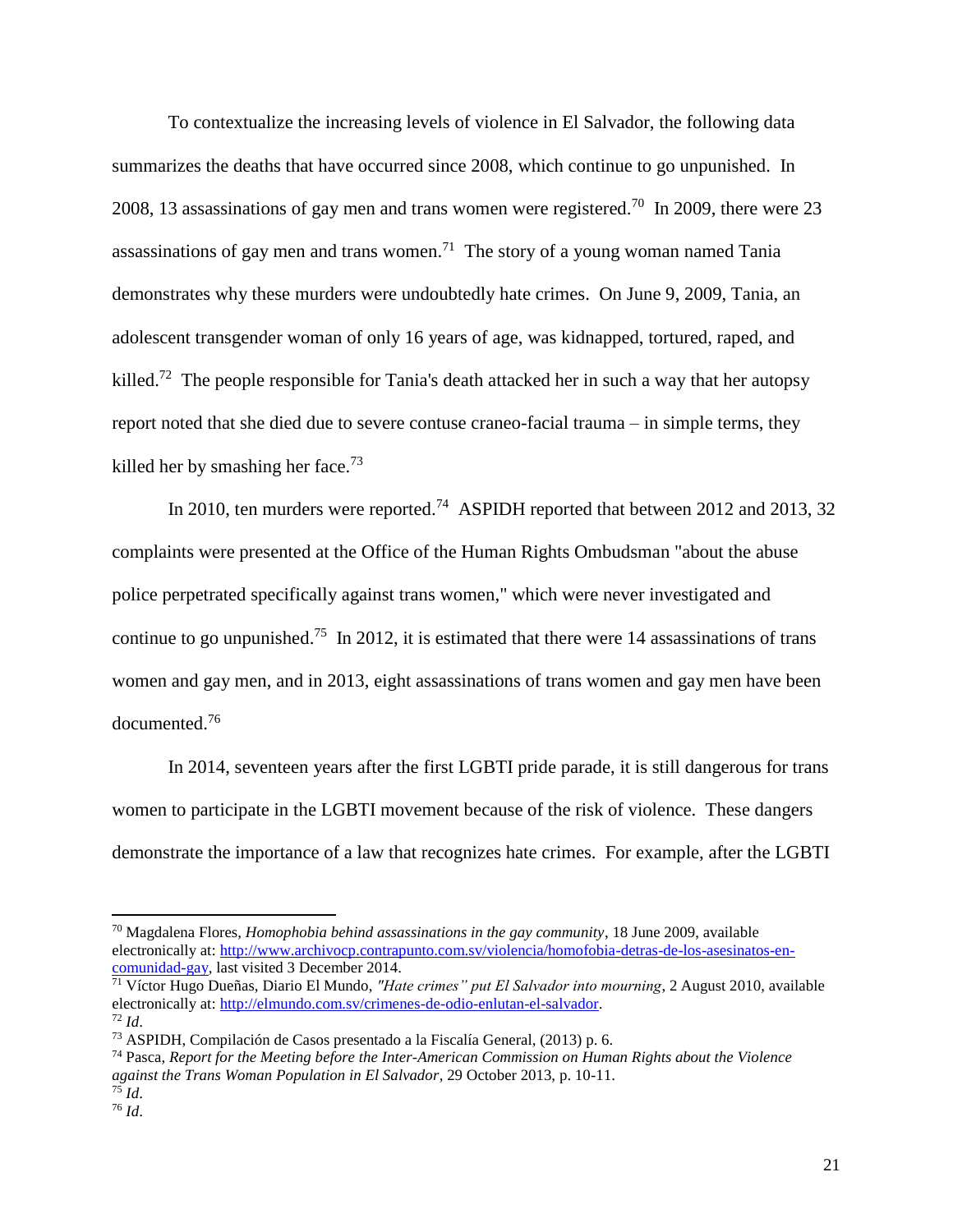pride parade on June 28, 2014, there were four assassinations, and three of those victims were trans women.<sup>77</sup> On July 2, 2014, a trans woman was killed, and on July 3, 2014, another trans woman assassinated.<sup>78</sup> It is estimated that in 2014, there have been 14 assassinations of trans women, 2 assassinations of gay men, and one documented assassination of a trans man.<sup>79</sup> Also, the current Director of ASPIDH confirmed that there were 180 cases of aggression against the trans population as of November 2014.<sup>80</sup>

One of the most recent murders was that of a trans man. On December 3, 2013, Juan, a trans man, was shot to death in front of his house.<sup>81</sup> Juan was well known in the community because he was a bus driver, and he also provided transportation to his comrades in the LGBTI pride parade. Unfortunately, of the 13 assassinations reported in 2013, including that of Juan, not one was investigated or brought to justice by the police or by the Attorney General of the Republic. Three activists confirmed the fact that none of the assassinations of trans women or gays had been investigated or prosecuted by the State and continue with impunity.<sup>82</sup> Further, as will be discussed further in a later section of this report, many of the violent aggressions that trans persons suffered were perpetrated by agents of the State and when the victim wanted to complain and seek justice, they were denied access to the system.<sup>83</sup> Discrimination, acts of violence, assassinations, and other hate crimes are only fueled by the absence of investigation

l

<sup>77</sup> Gloria Marisela Morán, Diario Digital, *The death of the Asecha after a Gay Rights March*, 2 July 2014, available electronically at: [http://www.contrapunto.com.sv/reportajes/la-muerte-los-asecha-despues-de-una-marcha-gay,](http://www.contrapunto.com.sv/reportajes/la-muerte-los-asecha-despues-de-una-marcha-gay) last visited 3 December 2014.

<sup>78</sup> *Id*.

<sup>79</sup> News Red LACTRANS, *ASPIDH disseminates information about human rights violations against the trans population before the Inter-American Court of Human Rights in Mexico*, (noting that at least 7 assassinations were trans women), available electronically at: [http://redlactrans.org.ar/site/paises/el-salvador/el-salvador-noticias.](http://redlactrans.org.ar/site/paises/el-salvador/el-salvador-noticias) <sup>80</sup> Xenia Gonzalez, El Mundo, *Impunidad rodea los crímenes de odio contra personas trans,* 19 November 2014,

available electronically at:<http://elmundo.com.sv/impunidad-rodea-los-crimenes-de-odio-contra-personas-trans> <sup>81</sup> Irvin Alvarado, La Prensa Grafica, *Attorney General of the Republic reports assassination in Santiago Nonalco,* 3 December 2014, (the report identified José Carlos with his "official" name in his DUI and did not identify him as a trans man) available electronically at: [http://www.laprensagrafica.com/2014/12/03/fgr-informa-sobre-asesinato-en](http://www.laprensagrafica.com/2014/12/03/fgr-informa-sobre-asesinato-en-santiago-nonualco)[santiago-nonualco,](http://www.laprensagrafica.com/2014/12/03/fgr-informa-sobre-asesinato-en-santiago-nonualco) last visited 13 December 2014.

 $82$  Anonymous testimony on file at the American University, Washington College of Law.

<sup>83</sup> *See infra* note 88 and accompanying text.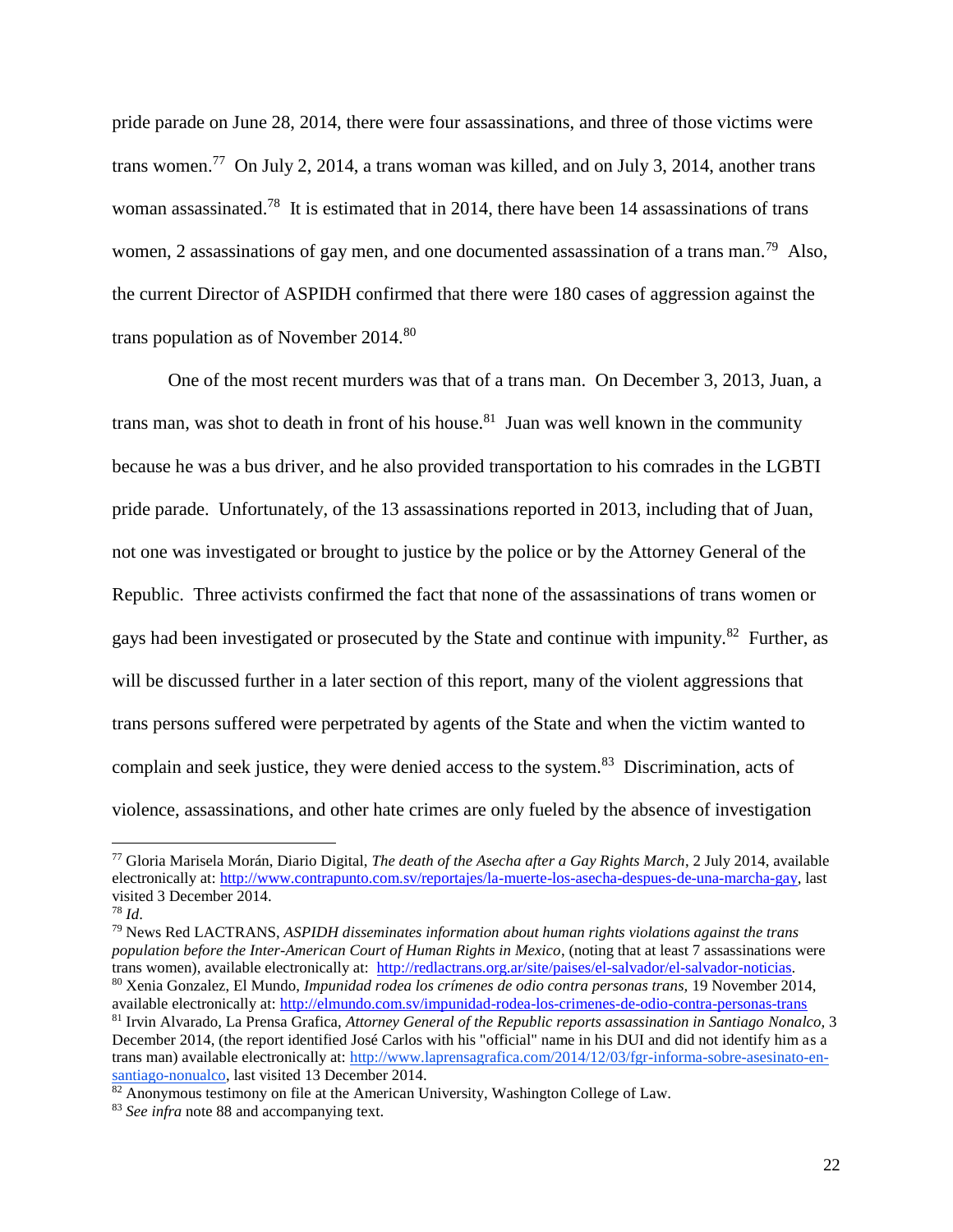and indictment of those who attack trans persons. 84 In El Salvador, trans persons must fight alone, without government protection against transphobia, because hate crimes are not part of the penal code in El Salvador. Trans persons cannot find justice through police channels, even for charges of common crimes, because officials refuse to take their complaints and investigate cases where the civil society or the same police officials have discovered attacks against trans persons.<sup>85</sup>

As previously discussed, El Salvador has violated Article 2 of the ICCPR by failing to investigate and provide effective judicial recourse. Additionally, government inaction suggests that the State is complicit in facilitating torture and cruel and inhumane treatment against trans persons. Public servants discriminate against trans persons by allowing cases to sit uninvestigated and unprosecuted, when the only reason for doing so is because of the victims' sexual orientation or gender expression. Consequently, the State is in violation of Articles 7 and 26 of the ICCPR due to its failure to prosecute cases of attacks and assassinations against trans and LGBTI victims.

## *Recommended questions:*

- a) Has the State of El Salvador considered implementing a law that would prohibit hate crimes on account of sexual orientation and/or gender identity? If the government has not done so, why not?
- b) Has the State of El Salvador launched an investigation of the homicides involving trans persons from 2008 to 2014? If the government has not done so, why not?
- c) Has the State of El Salvador collected data on LGBTI murder victims from 1998 to 2014? If the government has not done so, why not?

<sup>84</sup> *Sexual Diversity in El Salvador: A Report on the Human Rights Situation of the LGBT Community*, University of California, Berkley, School of Law, July 2012, p. 17.

<sup>85</sup> *See infra* notes 88-89 and accompanying text.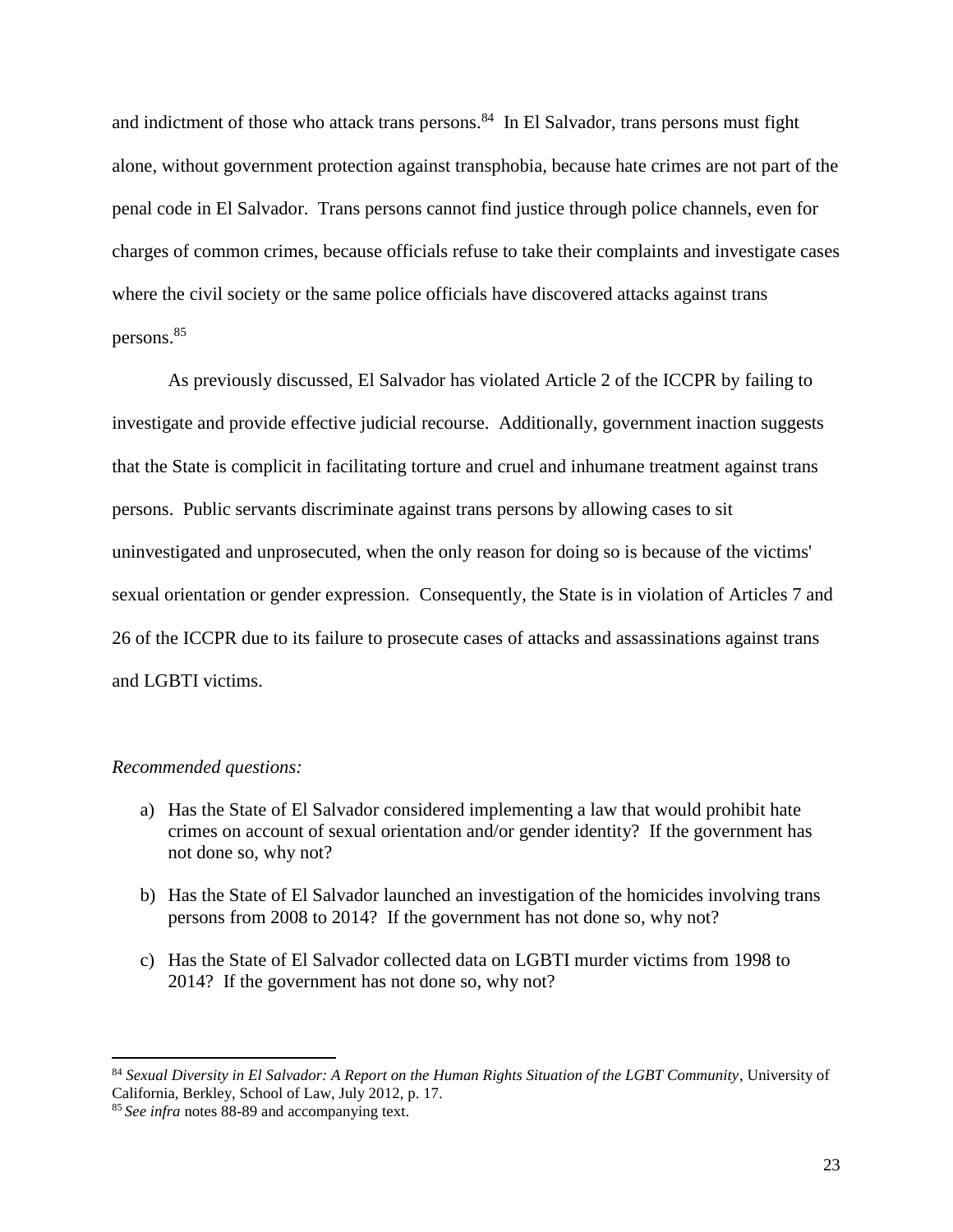d) Has the State of El Salvador prosecuted the government actors who have tortured and committed inhuman and degrading acts?

### **4) El Salvador needs to implement a plan to eradicate government impunity.**

Executive Decree No. 56, which was approved in 2010 and is the only legal mechanism to prevent discrimination within the Salvadorian government, is particularly problematic for the trans population. The main problem with Executive Decree No. 56 – called "Dispositions to avoid all forms of discrimination in the Public Administration, for reasons of gender identity and/or sexual orientation" – is that it does not penalize those who violate anti-discriminatory norms dictated by the Decree.<sup>86</sup> Article 1 and Article 2 of Executive Decree No. 56 indicate that government entities cannot discriminate against an individual based on sexual orientation or gender expression, either directly or indirectly.<sup>87</sup> However, cases involving discrimination by government actors suggest that government officials continue discriminating against trans persons and that the Salvadorian government is complicit and perpetuating torture and denigrating and inhuman acts against trans persons.

Civil society activists have highlighted that government entities continue to violate Executive Decree No. 56 because they do not feel threatened that the government will actually prosecute them for perpetrating discrimination. Further, LGBTI activists have called, paradoxically, Executive Decree No. 56 *homolesbotransphobic*, given that it calls to *avoid* discrimination and not to *eradicate* it completely.

In particular, trans persons do not have access to legal remedies for their human rights violations. Even though the National Civil Police is supposed to help victims of abuse, the trans

<sup>86</sup> Executive Decree No. 56, *Regulations to prevent all forms of discrimination in the Public Administration, for reasons of gender identity and/or sexual orientation*, available electronically at: [http://asp.salud.gob.sv/regulacion/pdf/decretos/acuerdo\\_56\\_discriminacion\\_sexual.pdf.](http://asp.salud.gob.sv/regulacion/pdf/decretos/acuerdo_56_discriminacion_sexual.pdf)  $87 \bar{Id}$ .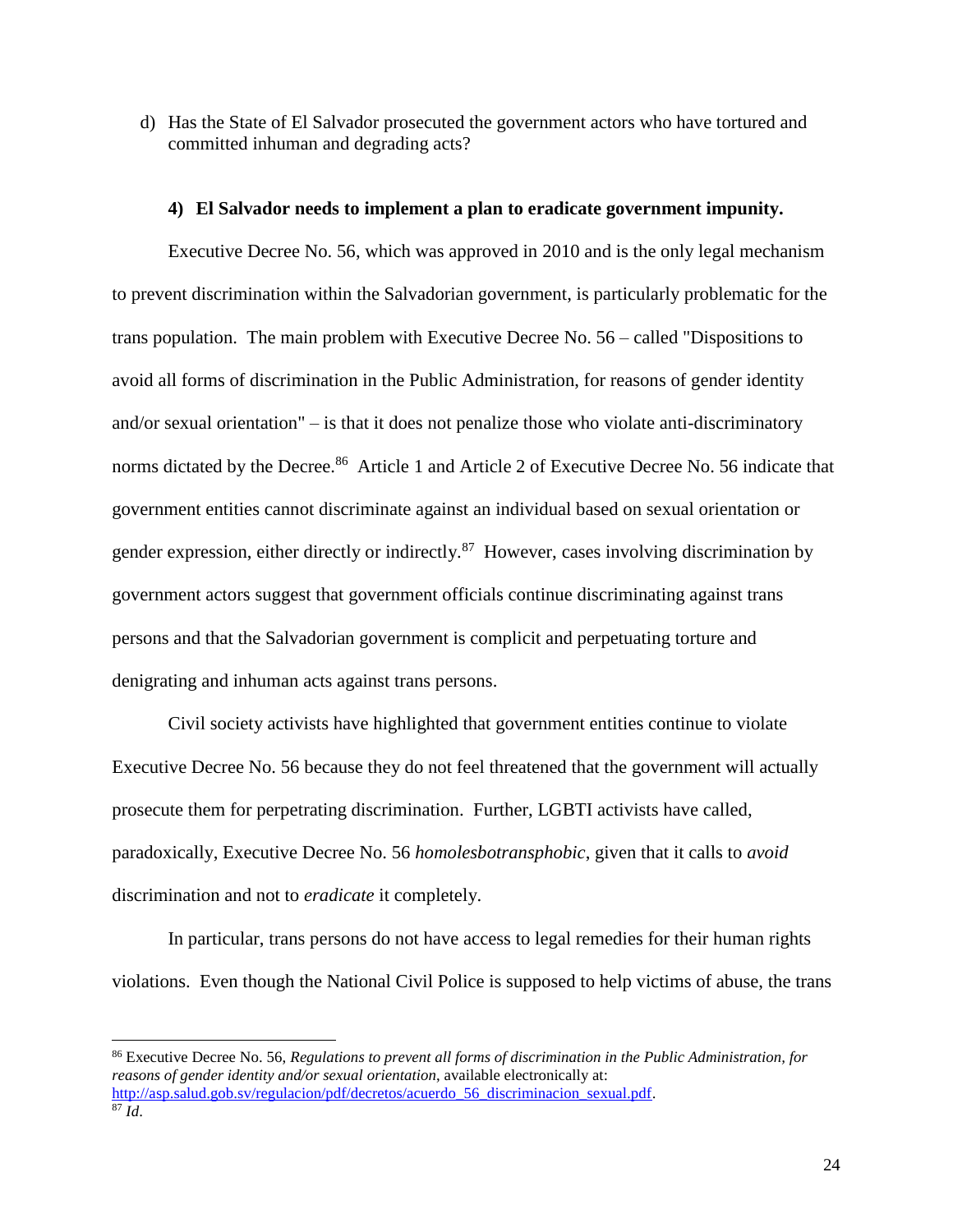community is persecuted and humiliated by these very same government agents. Activists state that when filing complaints, the police harass trans persons and do not take their allegations seriously.<sup>88</sup> The activists try to raise awareness amongst police officers, explaining that their lives are in danger, but the police usually respond with sarcasm and derogatory language. For example, ASPIDH reported before the Inter-American Commission on Human Rights in Mexico that the "Attorney General of the Republic of El Salvador, entrusted to lead the criminal investigations, has not initiated even one investigation of the cases reported, much less provided official correspondence. Of the cases reported, not one case has been assigned a prosecutor."<sup>89</sup> Additionally, ASPIDH emphasized instances of homophobia by the government, in which the Attorney General of the Republic of El Salvador

refused to accept the complaints, the prosecutors in charge of taking complaints, principally the delegations in Soyapango, Santa Ana, La Libertad, Ahuachapán, Morazán . . . [explaining] that the Attorney General did not permit victims to enter, as it is only under the pressure of social networks that the Attorney General, Luiz Martinez, processed the complaints, [and] personally called each of the headquarters. This was the way we succeeded in processing our complaints.<sup>90</sup>

ASPIDH also provided evidence regarding several activists from the organization who witnessed an incident of aggression against a trans woman on an early morning in June 2013, carried out by the CAM and agents of the mayor's office. However, the Prosecutor's Office of the Santa Ana Central Delegation did not allow the trans woman to submit a complaint directly against the CAM agents or the mayor's office, even though she was the victim of the attack.<sup>91</sup> The Prosecutor's Office also prohibited the trans woman victim from providing evidence showing the

 $\overline{a}$ 

<sup>88</sup> Anonymous testimony on file at the American University, Washington College of Law.

<sup>89</sup> ASPIDH, News Red LACTRANS, *ASPIDH disseminates information about human rights violations against the trans population before the Inter-American Court of Human Rights in Mexico*, August 2014, available electronically at: [http://redlactrans.org.ar/site/wp-content/uploads/2014/10/CIDH-%20ASPIDH%20DENUNCIA.pdf.](http://redlactrans.org.ar/site/wp-content/uploads/2014/10/CIDH-%20ASPIDH%20DENUNCIA.pdf) <sup>90</sup> *Id.*

<sup>&</sup>lt;sup>91</sup> Correspondence of the case of S., the complaint was finally presented when delegate Yanira Díaz intervened, who took the case. Physical copy of this correspondence is archived at American University, Washington College of Law.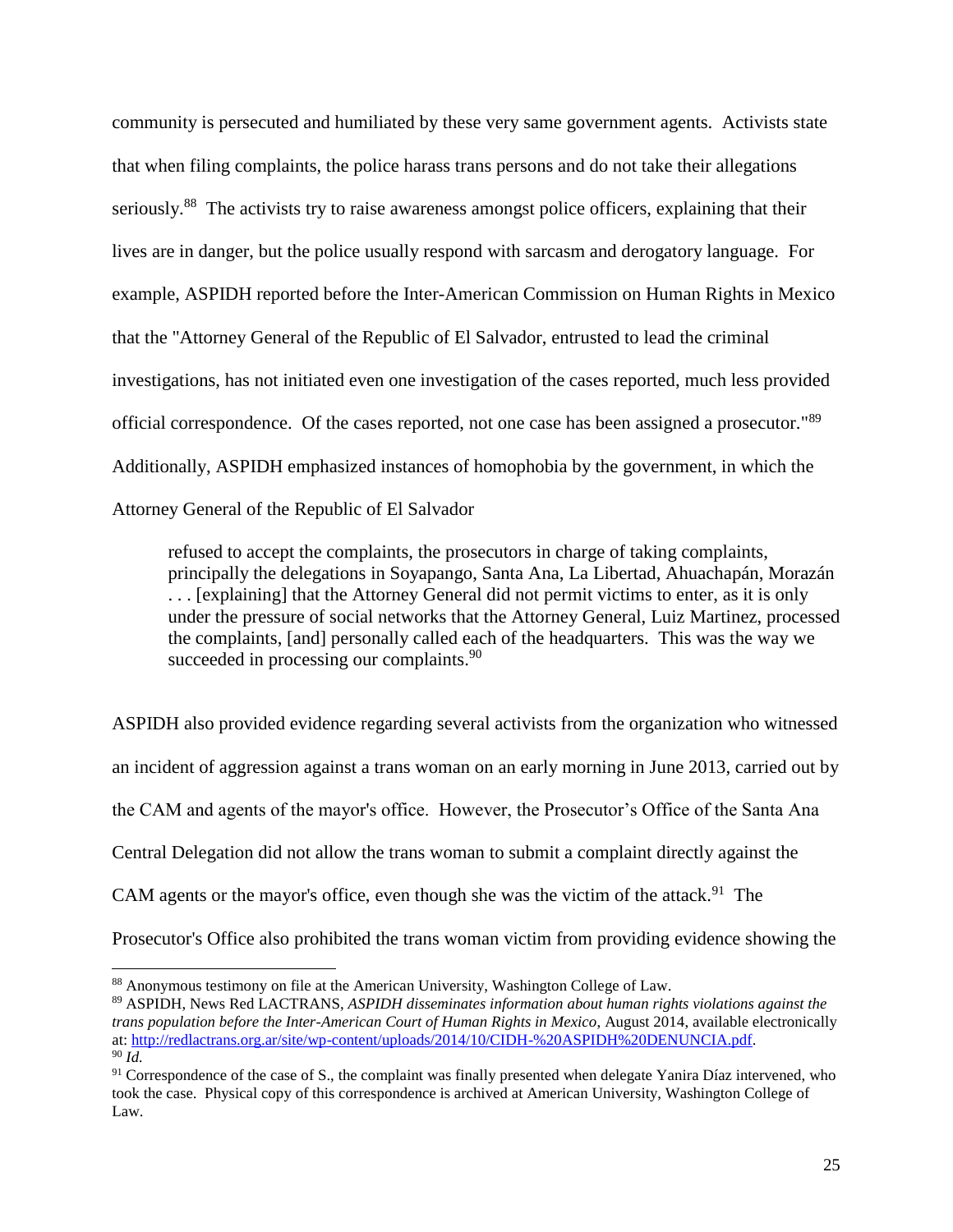physical lesions that she had as a result of the physical assault carried out by CAM agents or the mayor's office.<sup>92</sup> Various activists from civil society had to intervene before the victims could finally present their complaints.

In addition, the National Civil Police and the Office of the Attorney General of the Republic lack coordination on the eradication of government impunity for crimes against LGBTI people. If the National Civil Police do not send a notice to the prosecutor's office, or if the prosecutor's office does not receive the notice in time, a case is closed without further investigation. The Office of Audits is expected to vigilantly ensure the processing of these cases, but this office has not taken the activists' allegations seriously.<sup>93</sup> For example, in several departments throughout the country – including Soyapango, Santa Ana, La Libertad, Ahuachapán, and Morazán – prosecutors refused to accept complaints from trans persons, and would not even let victims enter the office.<sup>94</sup> The Attorney General failed to resolve these complaints, which include allegations of police brutality. The same police unit has committed crimes against trans persons and continues to go unpunished without investigation.

Discrimination against trans persons continues to persist, due to widespread government impunity. Instead, the government must act to eradicate discrimination altogether. Through the Transparency Law, activists and LGBTI organizations note that as November 2014, the Directorate of Sexual Diversity, under the Secretary of Social Inclusion, has not related specific indicators or other evidence related to the agency's goals, short of the material of inclusion of the trans population.<sup>95</sup> These government institutions have neither provided information to civil

 $92$  Correspondence of the case of S., the complaint was finally presented when delegate Yanira Díaz intervened, who took the case. Physical copy of this correspondence is archived at American University, Washington College of Law.

<sup>93</sup> Testimony of Pati Hernández, Former Director of ASPIDH and current Technical Advisor of ASPIDH, 27 October 2014.

<sup>94</sup> *Id*.

<sup>&</sup>lt;sup>95</sup> Anonymous testimony on file at the American University, Washington College of Law.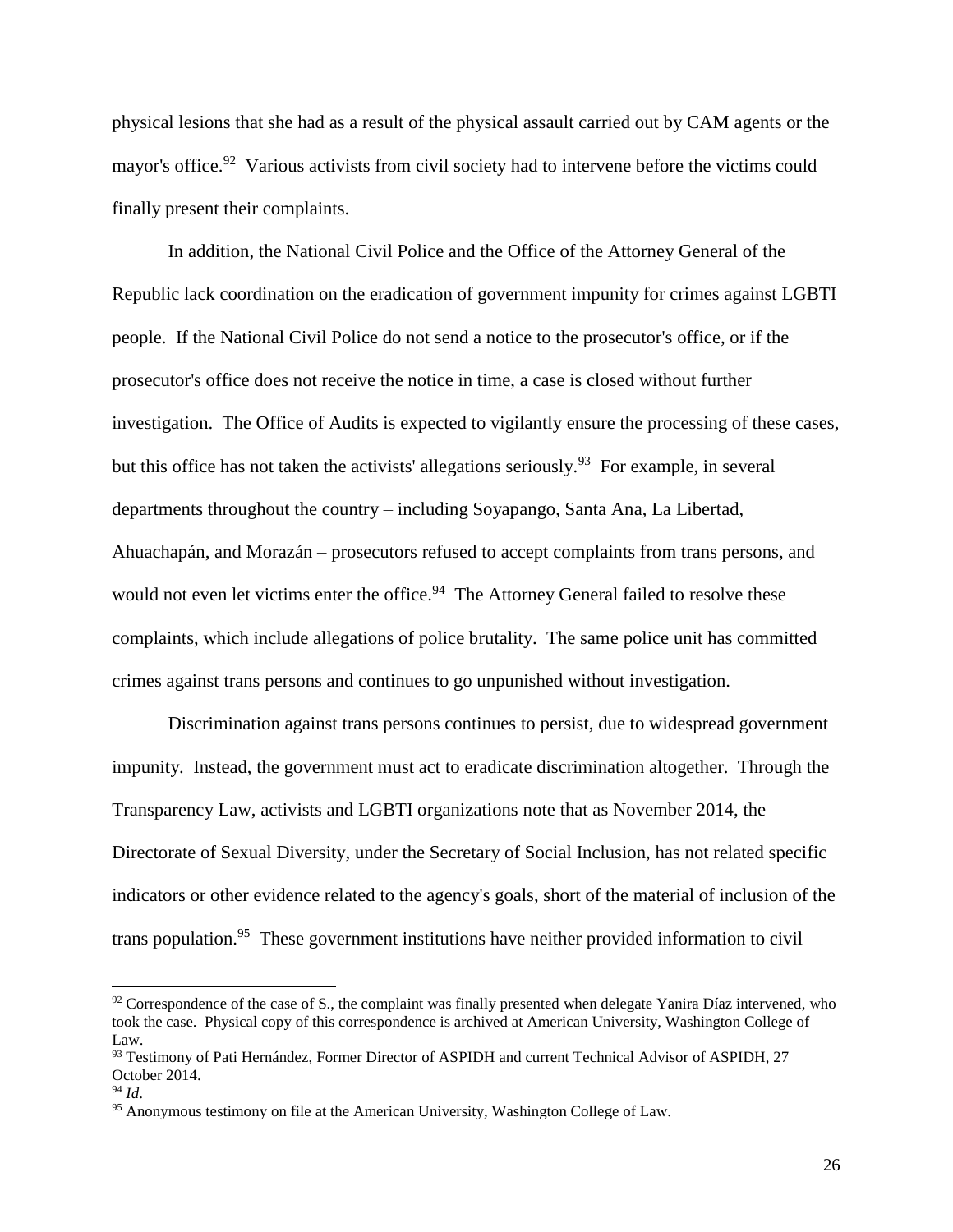society, nor have they facilitated a recollection of their work since their creation in 2010. The Salvadorian government leaves this vulnerable community of trans men and trans women exposed to transphobia in the country, as the government fails to monitor or sanction itself as a government, and fails to protect the human rights of its citizens.

# *Recommended questions:*

- a) Does the State of El Salvador plan to amend Executive Decree No. 56 to include a mechanism for complaints and sanctions of the discrimination perpetuated by government agencies and agents?
- b) What does the State of El Salvador plan to do in order to accept the complains from trans persons at the delegations in Soyapango, Santa Ana, La Libertad, Ahuachapán, and Morazán that are currently refusing to permit trans victims to enter to report human rights abuses?

# **IV. Recommendations**

- 1. Amend the Constitution to establish the principle of nondiscrimination for sexual orientation and/or gender expression.
- 2. Write and approve an identity law sensitive to the needs and vulnerabilities of both trans women and trans men so that they can enjoy the fundamental rights such as the right to vote, work, make a living, medical attention, among others.
- 3. Write and approve a law that penalizes government officials who engage in discriminatory practices.
- 4. Write and approve a general anti-discrimination law for LGBTI persons, working with the Secretary of Social Inclusion, the Office of the Human Rights Ombudsman, and LGBTI activists and organizations in El Salvador.
- 5. Amend the penal code to classify hate crimes against trans persons.
- 6. Amend the civil code to classify discrimination as a harm and prejudice against trans persons and lesbians, gay, bisexual and intersex persons.
- 7. Elaborate the national policy of Sexual Diversity, so that the Directorate of Sexual Diversity develops programs and mechanisms for citizen participation.